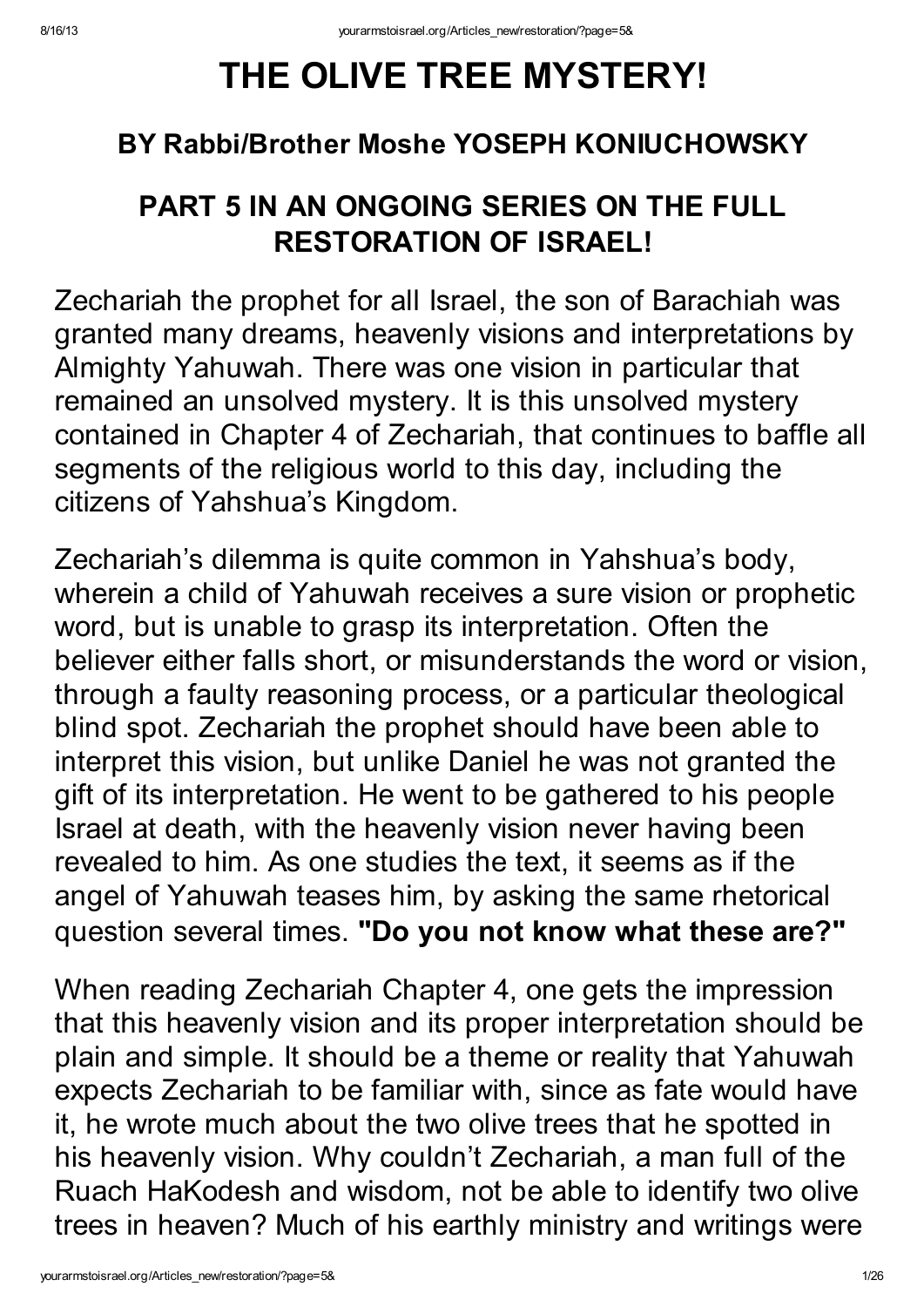on the very subject of the two olive trees.

Zechariah 4 begins with the angel of Yahuwah waking Zechariah up, specifically to catch this vision and its understanding. In order for Messianic Judaism and Christianity to begin to understand the eschatological events that are taking place all around them in these last days, it seems that they would need an angelic visitation along with an interpretation! The sad fact is that most of the born again community, may never pick up on the vital last days truth of the two olive trees of Zechariah 4. There is certainly no record that this basic truth of the two olive trees, as it relates to his people Israel, was ever revealed to him at a later time, despite his being awakened out of his prophetic slumber to receive just such an understanding.

In Zechariah 4:2, he sees a seven branched menorah which he is able to identify. The menorah light and its glow, stands for the glory or the shekina of Yahuwah among His people. Interestingly however he is not able to identify the two olive trees in verse 3!

In frustration he asks the angel for the revelation of what the two olive trees are on each side of the lampstand. In great shock and befuddlement, the angel responds to Zechariah in verse 5, asking "Do you not know what these are?"

The angel in essence was asking, "Can't you make this identification inasmuch as your ministry and your sacred writings are full of references to these two olive trees that you now behold?" The heavenly realm itself was stunned by Zechariah's inability to make this identification. His response in verse five was a simple "no, my master. I cannot!"

After receiving an immediate prophecy concerning Zerubabel laying the cornerstone for the rebuilt temple under the leadership of Ezra and Nehemiah, Zechariah's sense of failure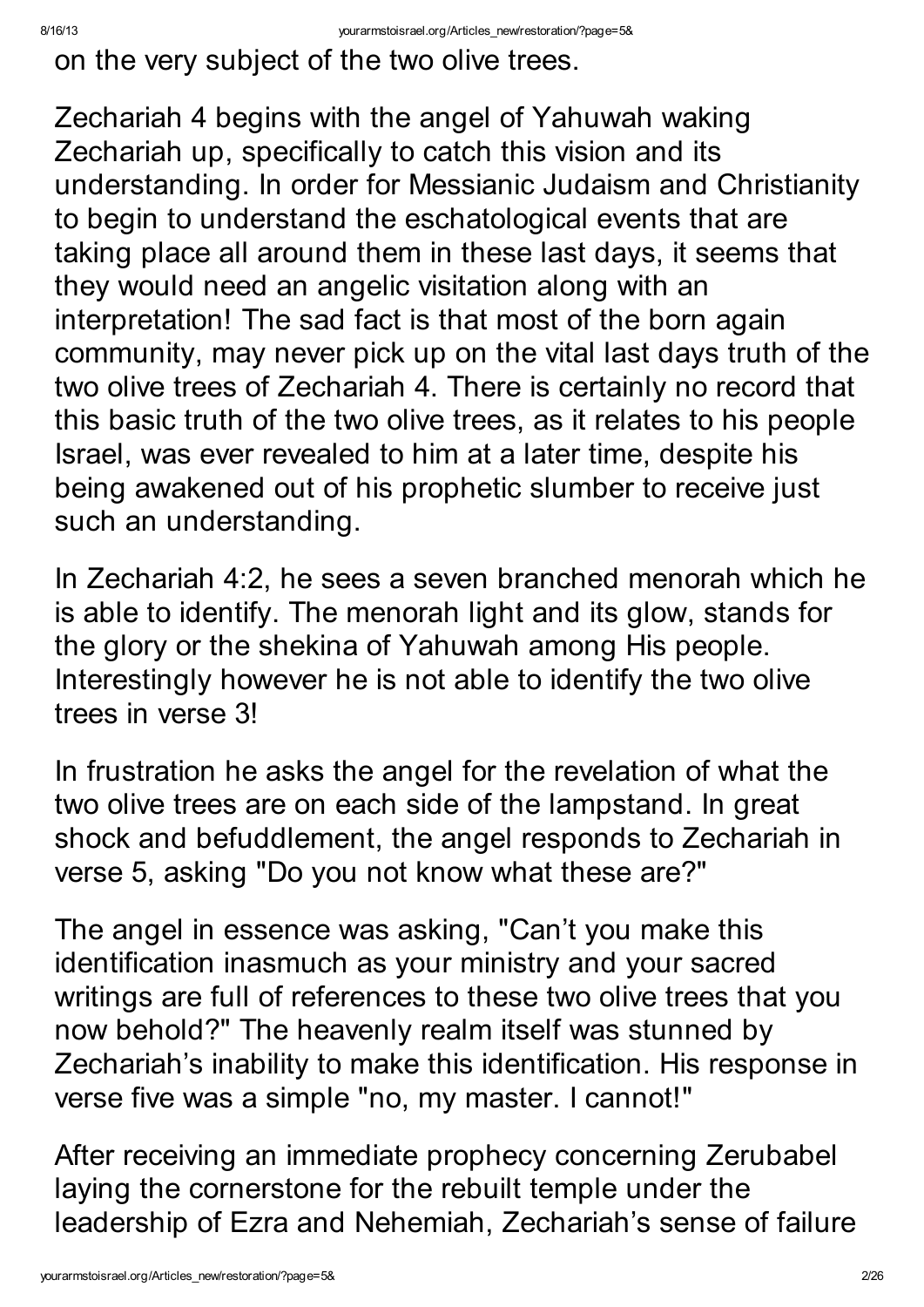must have been acute. In Zechariah 4:11, he re-approaches the angel and changes the subject from Zerubabel, back to the former troubling question that remained unanswered. "What are these two olive trees?"

Part of Zechariah's failure to receive the understanding of this two olive tree vision, lies in the fact that he asked the wrong question. His question should have been who are these two olive trees, not what are these two olive trees? Had he asked the correct question, no doubt the teasing would have ended and a direct answer would have been forthcoming. It was Zechariah's failure to use other Scriptures to interpret his own Scriptures, that forced the angel to withhold this vital information from him.

In Zechariah 4:12, he tried for a third time to get an answer from the angel of Yahuwah, by rephrasing the question. He asked the angel about the two olive **branches** proceeding from the two olive trees, rather than the two trees themselves. What a nice Yiddishe kop! The very oil flowing from the trees into the branches and into the menorah, should have been a strong clue that would have satisfied Zechariah's curiosity. Oil was and still is a type of the anointing of the precious Ruach Hakodesh from Yahuwah. The oil flowed by being tied into the source, which was Yahuwah's holy presence, pictured beautifully in the menorah. Still he did not catch on and in verse 13 of Zechariah 4, the angel again asked him the same question for the third time. Once again Zechariah claimed no understanding of this vision of the two olive trees standing in heaven, one on each side of the menorah. One can only imagine Zechariah's utter frustration at being ridiculed by the angel's questioning and with his determination not to provide a detailed answer.

Finally in an act of grace, the angel gave Zechariah a hint but does not identify the two olive trees. He simply tells Zechariah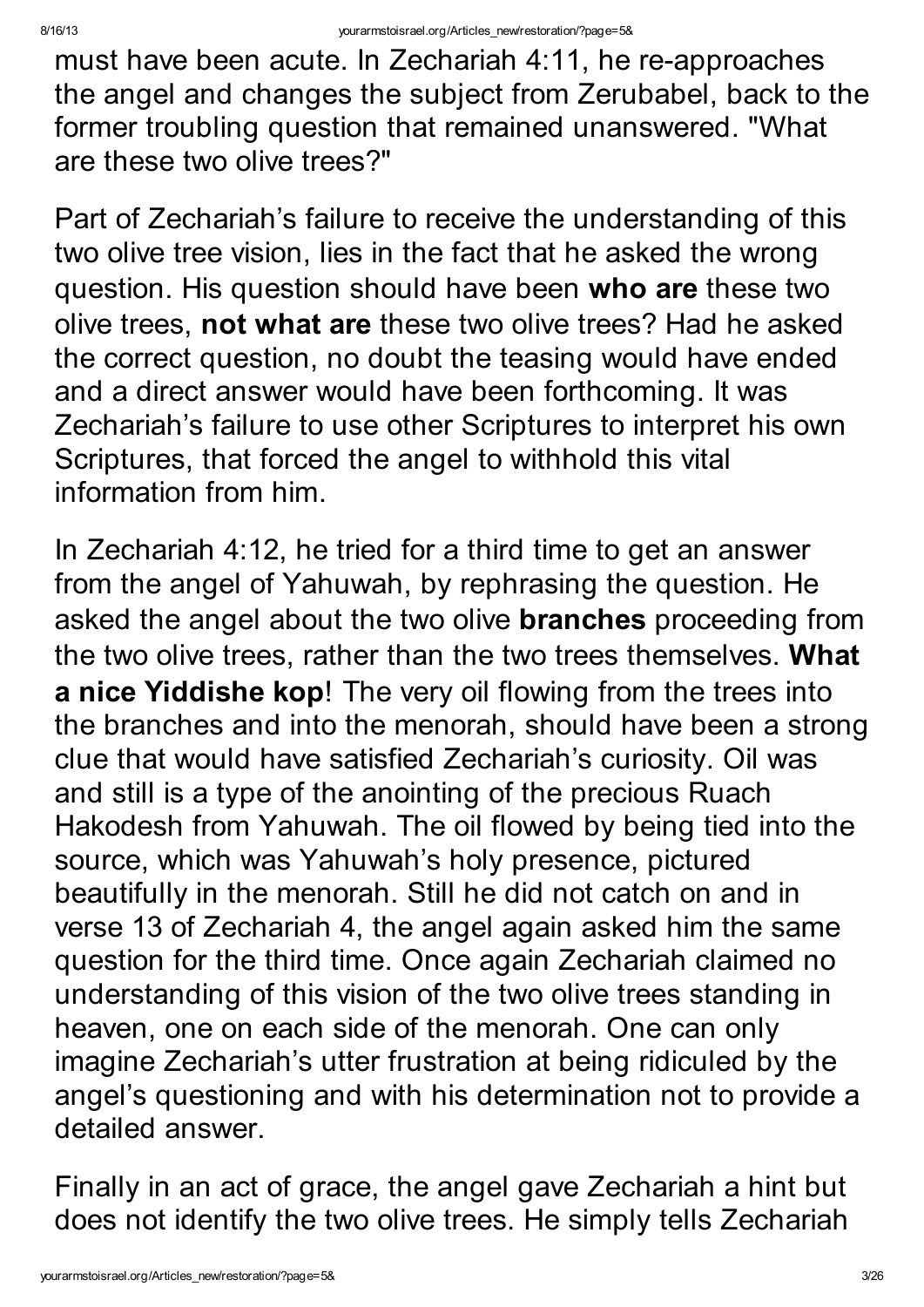that they are the two anointed ones, or the two anointed witnesses, that are anointed by heaven, to represent the Father's affairs in the earth. The angel states "these are the two anointed ones, who stand before the Master of all the earth." The Master of the earth is Yahshua, King of Israel. His two witnesses do their job on the earth and when it is done they stand in heaven, signaling that their task is completed. The word "stand" is better understood as ceasing from a task of labor.

It is difficult to see an angel sent to reveal mysteries, teasing a prophet anointed by Yahuwah, unless the prophet was in some kind of willful sin. The Word teaches that "to him that KNOWS TO DO GOOD and does it not, to him it is sin." In Zechariah 4:14, the angel corrects Zechariah's sinful heart, by reminding him that the two olive trees are not things or objects, rather they are two individuals or anointed ONES.

Zechariah the prophet is a type or a picture, of the literally hundreds of millions of born again believers that have tremendous insight, wisdom and revelation into some of the deepest mysteries of our faith, but can't seem to get the leaven out, when it comes to the eternality of who the two olive trees are standing continually in Yahuwah's presence, after laboring continually on the earth. In this particular doctrinal area, despite Yahuwah sending messenger after messenger and teacher after teacher, there continues to be hundreds of millions of believers, who seem unable to awaken from slumber into an understanding of this most basic TRUTH OF SCRIPTURE.

The incredulous matter at hand is that this blindness, this veil, remains not only upon this generation of saints, but existed upon all the previous generations of great men and women of Elohim, as far back as the time of Zechariah. Rav Shaul wrote in his epistle to the Romans, that many who are Spirit-filled and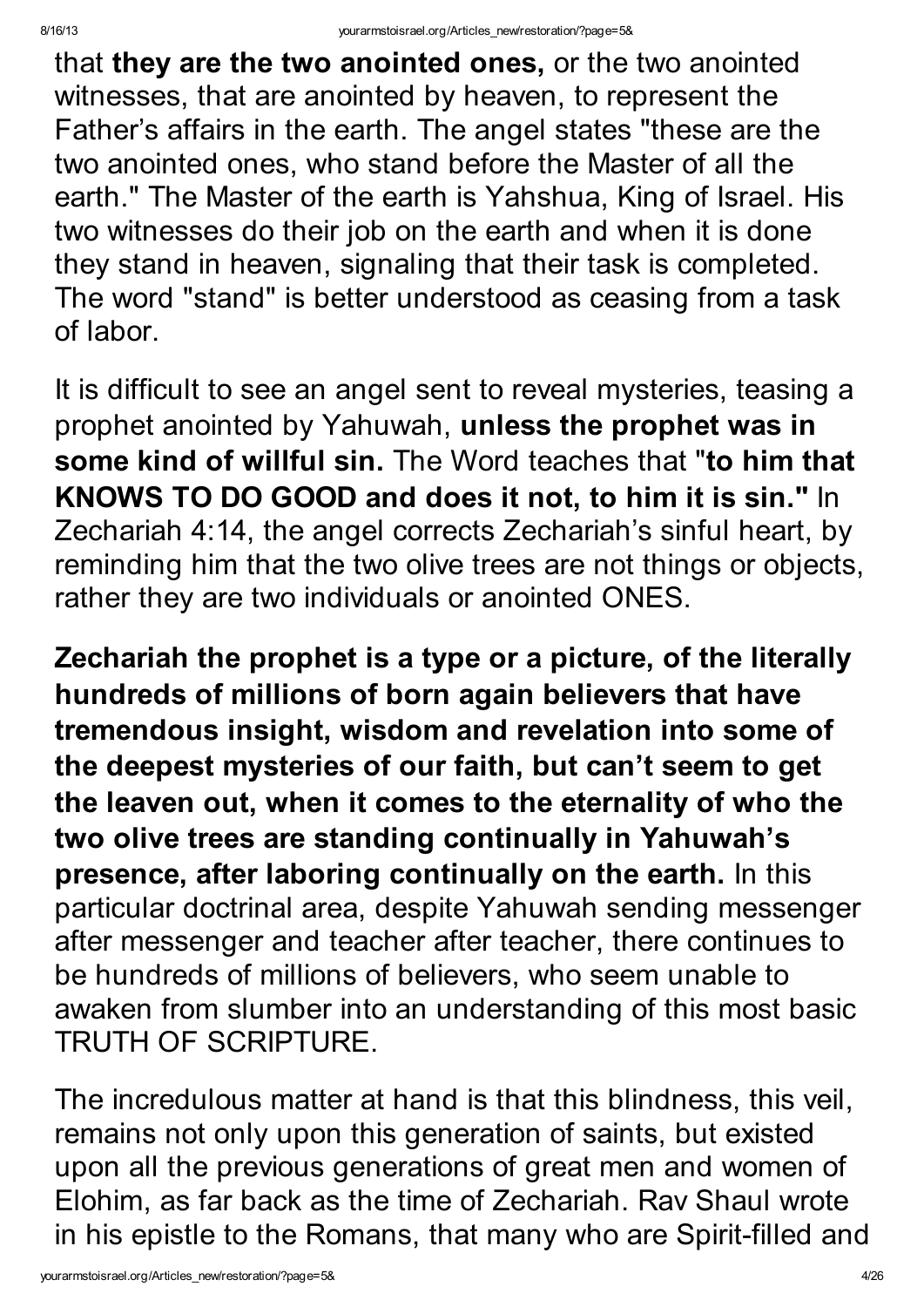who profess and claim to be spiritually wise, have become doctrinal fools (Romans 1:22). How did this happen? They have rejected the knowledge of the plainly revealed word of Yahuwah!! That is why hundreds of millions of born again believers today, are continuing in the same sin as Zechariah. The result of this lack of knowledge (Hosea 4:6), is that Yahuwah has rejected hundreds of millions from the priesthood of overseeing the restoration truth of these two olive trees. This does not mean that believers who are blind as to the identity and mystery of the two olive trees, have had their New Covenant priesthood removed! Yah forbid! Rather they forfeit the prophetic anointing and covering in this particular area, to others whose eyes have been opened and are involved in researching this matter. They share in Zechariah's sin of omission, because like Zechariah they are without excuse!

There are literally scores of prophecies found in many books of the Bible that reveal the identity of the two olive trees, if one searches out the confirmation. Proverbs 25:2, teaches us that it is Yahuwah's privilege and glory to conceal a matter, but it is the glory of kings (priests) to search it out! It is a matter of studying to show oneself approved. Lack of study and searching out a matter is slothfulness and is looked at as a sin of omission by our loving Heavenly Father.

Yahuwah spoke harshly to Zechariah through this teasing by the angel, because Zechariah had missed one of Scripture's most basic truths. The Father never ever does a momentous work of any kind in the earth, without first confirming His truth by the mouth and writings of two or more witnesses. Had Zechariah not been in this state of slumber, he would have realized that he did not need to rely on the angelic visitation, in order to identify the two olive trees in the vision. Rather he would only have to search out the knowledge of other Scriptures, to find the truth gloriously revealed to him. When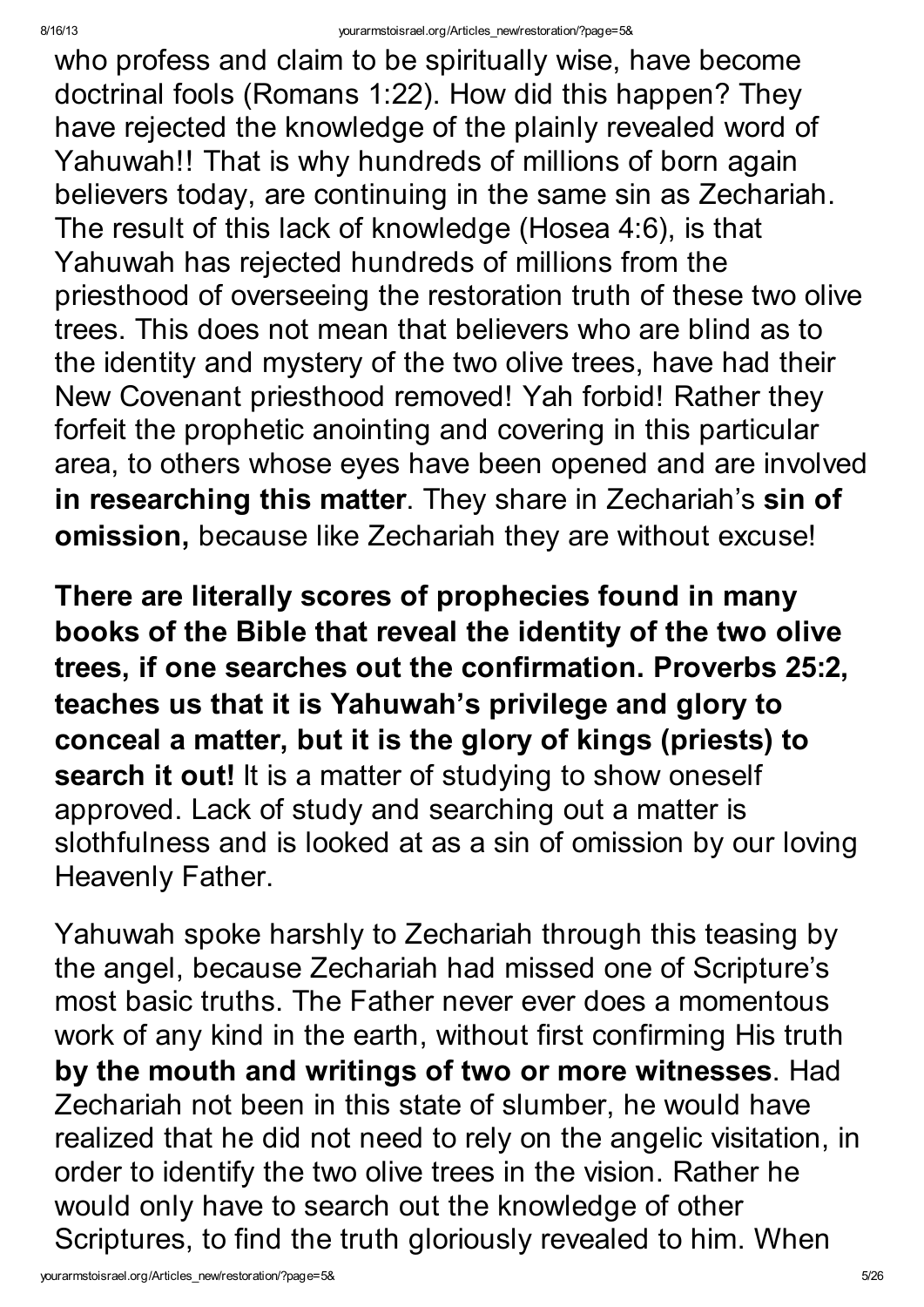Yahuwah confirms a matter through two or three witnesses, it is almost always a simultaneous event. In other words, He confirms the exact identical word or vision to others within the very same generation and not only years later. It is now clear that Zechariah's sin was that he did not consult the Scriptures, or writings of any of his contemporaries, to discover the identity of the two olive trees. That is why the angel, finding sin in this matter, refused to reveal the task and identity of the two olive trees, who work in the earth and are represented in Yahuwah's presence. Zechariah rejected the knowledge that he could have found elsewhere in Scripture, by one or more of his contemporaries. Therefore in this particular area, Yahuwah rejected him from being a priest or having the anointing, to minister the truth revealed in the vision. That priesthood would fall to others, who will be willing through Scripture study, to identify and proclaim the understanding of the two olive trees.

In Jeremiah 11 verse 16,Yahuwah teaches us that He has named the olive tree of His planting. The olive tree of His planting would be fair, green and produce good fruit. Yahuwah designed this tree of His planting to be a single, unified voice, sounding out the message of the Elohim of Israel. Apparently, the two olive trees evolved from the one tree, that the Father had initially ordained to represent Him in purity and in holiness. It was His perfect, expressed desire, that this single olive tree would bear Him excellent polished fruit and produce for Him Spirit-filled, Torah obedient, pagan rejecting talmidim. Everything about this tree was perfect from the day that it was designed by the Master architect. Yet in verse 17 of Jeremiah 11, something went astray from its original design. Instead of the olive tree being united and sounding out a single affirming plan and purpose of the Elohim of Israel for His people Israel, division and evil set in. The good, green, godly fruit of the original tree, turned against Yahuwah and against one another.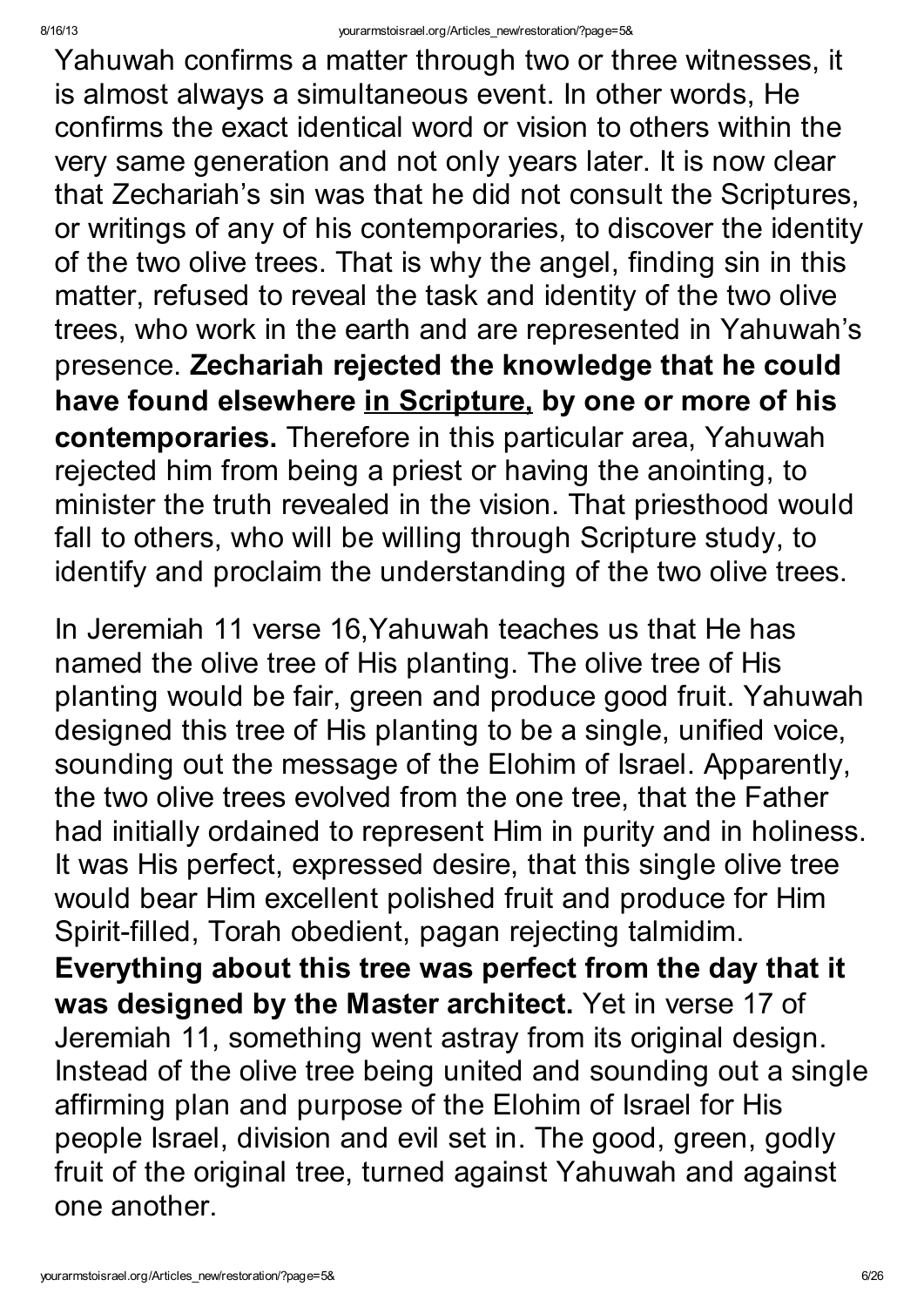In verse 17 we find **TWO OLIVE TREES** committing and practicing great evil. The tree no longer resembled love, brotherhood, unity, peace, singleness of mind and purpose. It no longer accurately portrayed the purity and holiness of its designer, to a lost world full of pagan beggarly elements. For that evil and for that misrepresentation of the perfection of Yahuwah's planted olive tree, He determined to bring evil upon it. The entire tree that had been planted in perfection, had become totally leavened. In Jeremiah 11:17, Yahuwah tells all with ears to hears that the tree has divided and its branches will be cut off because of the sin and wicked evil found in the two olive trees, CALLED OR KNOWN AS THE HOUSE OF ISRAEL (TEN TRIBES) AND THE HOUSE OF YEHUDAH (two tribes including Levi). The single nation typified by the image of the olive tree, had tragically split into TWO OLIVE TREES OR TWO SEPARATE HOUSES.

Even after their division into two houses, Yahuwah would further the discipline by cutting off ALL THE BRANCHES of both trees via fire. Fire is symbolic of His wrath and indignation. This prophetic truth was clearly outlined by Jeremiah and Ezekial, who were both major prophetic contemporaries of Zechariah.

Thus Yahuwah provided Zechariah the understanding from Scripture. Scripture, Scripture, Scripture! Instead of looking to Scripture, Zechariah looked towards the skies for a rhema word from an angel. Sound familiar? Today as in the past 2500 years since Zechariah, born again believers are looking to emotion, logic, human teachers, rabbis, steering committees and web sites, before they make up their minds about the two olive trees of ISRAEL. Yahuwah planted one Israel that became two nations through division and eventually both nations were laid bare before all the nations, as branches both natural and unnatural or cultivated and uncultivated were cut off.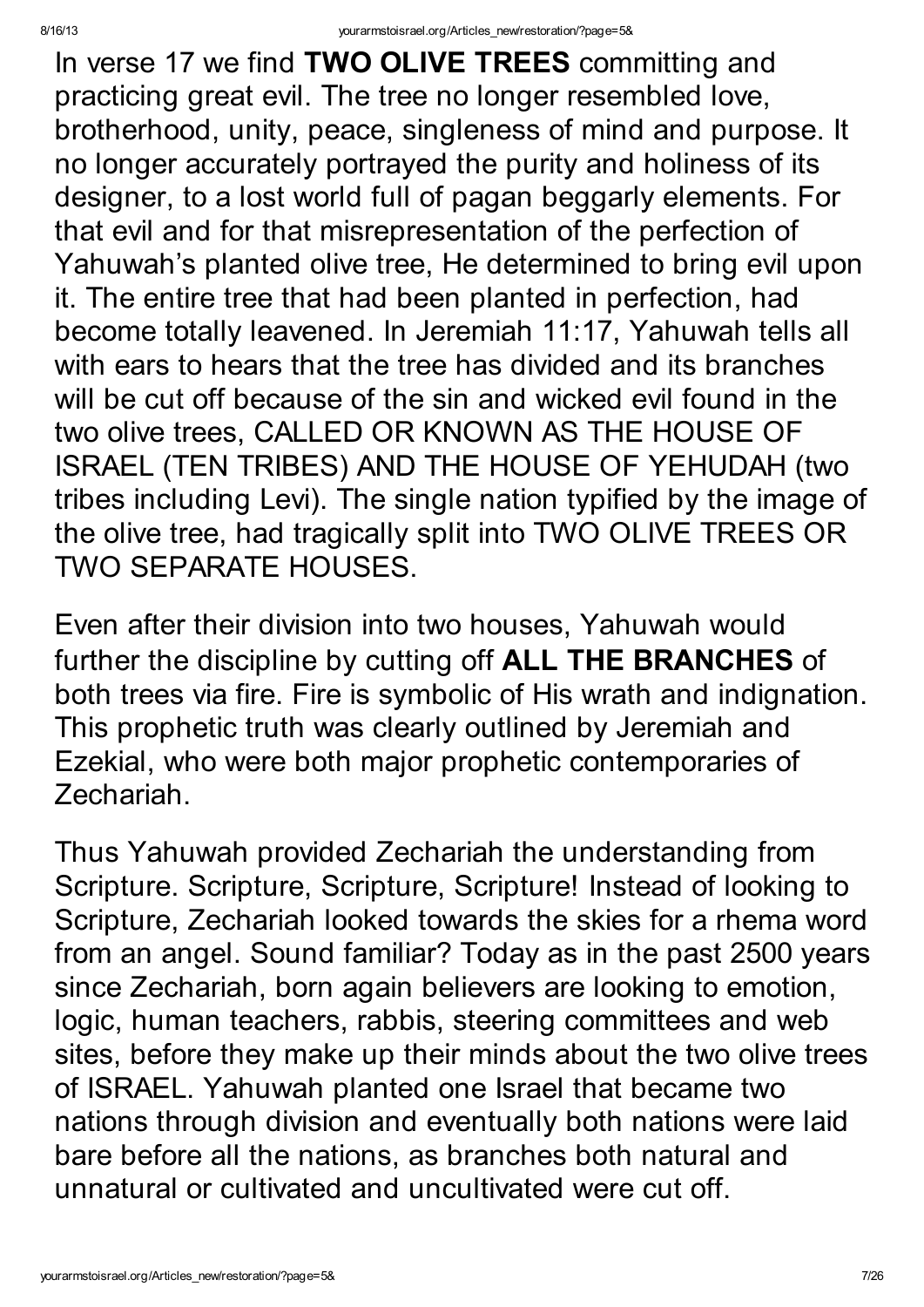How ironic it is, that so much of Zechariah's very own writings were talking about some aspect of the two houses of Israel, Ephraim and Judah. He just could not seem to identify the olive trees in the heavenly vision, the very thing that he was writing about and that was so very familiar to him. Zechariah 11:14 is a perfect example. There he described the broken brotherhood between the two olive trees, by literally taking his staff called Unity and breaking it in two, to display to his people the ongoing broken brotherhood between Israel (Ephraim) and Judah. Notice how they were still two separate olive tree nations, even after the Jewish return from Babylonian captivity. This Scripture along with others, conclusively proves once and for all that both houses or all 12 tribes of Israel, were never fully reconstituted at the time of the return of the Jewish exiles from Babylon, that had occurred just prior to Zechariah's ministry. (The two houses also could not possibly have been reunited in any manner during the return of Jewish Israel to Torah during the reign of Josiah. Josiah's reign predated the Babylonian exile by 100 years and Zechariah clearly reveals that the brotherhood was still broken well over a hundred years after that very same exile had ended!)

Messianic Judaism and much of the church world, continue to walk in self imposed slumber, despite the abundant evidence of prophetic writings and prophetic messengers with Scripture as their sword of the Ruach, declaring to them what the Scriptures have declared concerning Israel's glorious two house restoration back into A SINGLE OLIVE TREE! I have had Messianic Jewish leaders admit to me that the two houses are being reconciled to each other through Yahshua.

One prominent Messianic Jewish leader has gone so far as to say "by physical definition you are right. There are three groups. Jews, Ephraimites and non-Israelites. This needs to be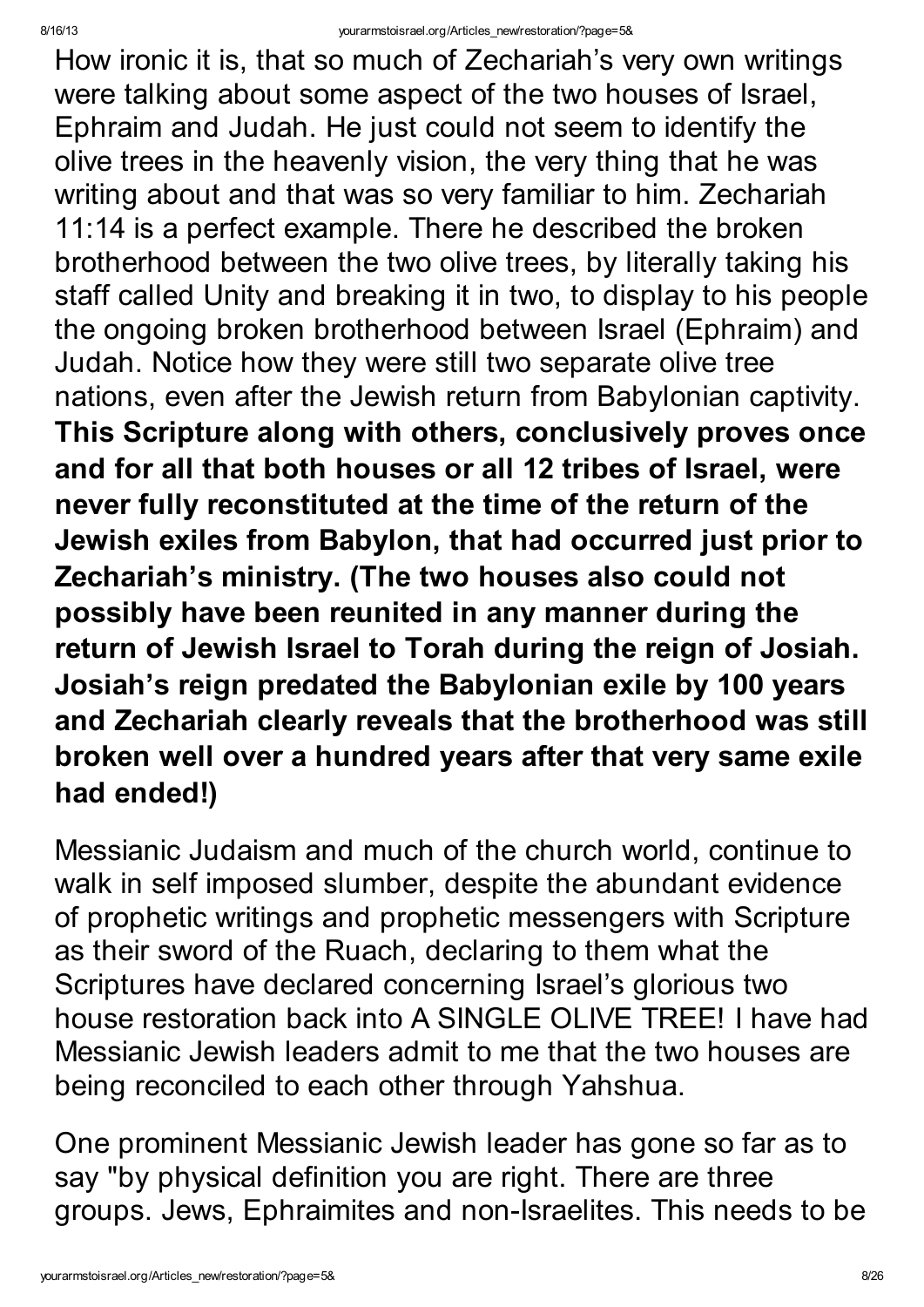emphasized." Then in his shocking conclusion, this well known Messianic Jewish leader stated "so what?" "So what?" If Israel is the restoration of both olive trees, then our people are literally the largest nation on this entire planet, which is exactly what Yahuwah said would happen through His covenants. That fact establishes Him as the ultimate covenant keeper, despite all logic and against all odds! Furthermore the understanding of the two olive trees, will force the redefinition of the size of the land of Israel into the land promised to Abraham, Isaac and Jacob, extending into Syria, Lebanon and Egypt. We will soon need all that land! This last generation must be diligent to walk out of the slumber of Zechariah and much of the religious world and into the glorious light of the long awaited final restoration of all Israel (Jewish and non-Jewish Israel).

Yahuwah allowed this heavy slumber to be widespread for 500 years from the days of Zechariah, until the time of Yahshua and Rav Shaul. It was Rav Shaul who would be ordained and destined by the Holy One Of Israel, to reintroduce the two olive trees standing before the Master of all the earth and the Master of the heavens, to many born again believers. It is no small wonder that Rav Shaul's writings are the most attacked and misunderstood in all of Scripture, since he was assigned the priestly task to reintroduce the answer to Zechariah's question, asked in Zechariah Chapter four. As we will see soon, Rav Shaul did a marvelous job of answering the "who is Israel" question, with his own anointed brand of olive tree theology. He delivered the answer to Zechariah's question to all those in these last days with ears ready to hear and eyes ready to see. Understanding Rav Shaul's olive tree theology is crucial for you, your family, your congregation, your ministry, your children and your nation. We need to comprehend The Father's vision for all Israel as revealed in Scripture. We need to labor on behalf of all Israel, not just the segment of Israel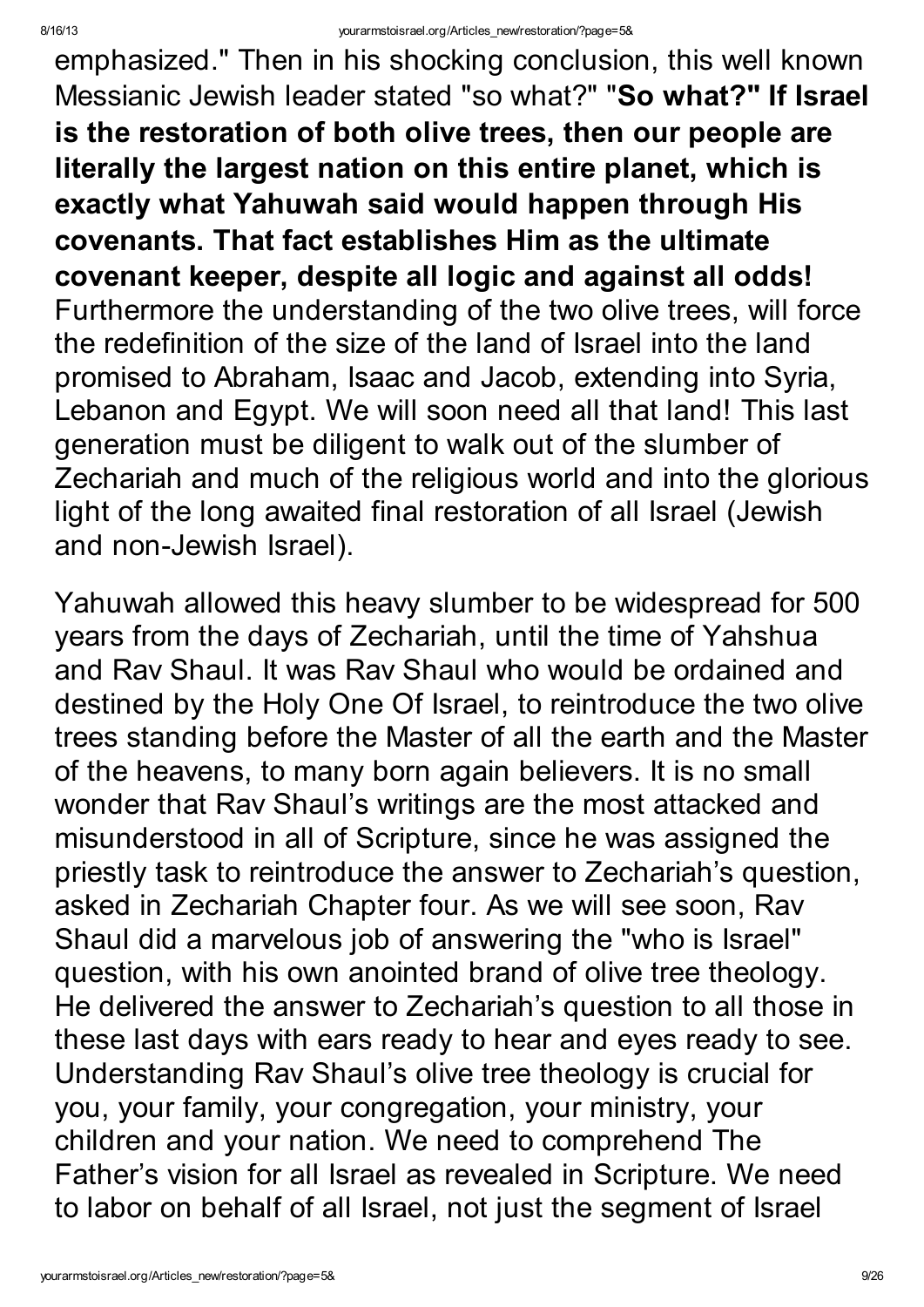# that is readily identifiable! To understand Rav Shaul's olive tree parable, we need to remember that Scripture always interprets Scripture.

Since Yahuwah's olive tree contains both houses of Israel according to Jeremiah 11, then so must Rav Shaul's. We find that to be exactly the case in Romans chapter 11. In verse one, the Word teaches that the olive tree parable about to be taught, refers to all Israelites. It is the full declaration of the mystery of Yahuwah's dealing with all Israel, which since 921 BCE includes two divided houses. Verses 7-13 of Romans 11, teach that the fall of Israel which includes both houses according to Jeremiah 11:16-17, has led to great spiritual riches and blessings for those non-Israelite believers. Rav Shaul began to unravel the true mystery that Zechariah never solved. It was Rav Shaul's responsibility to bring forth the Gospel to the non-Israelites, as well as to all Israel. In verse 13 of Romans 11, he reaffirmed his calling and his commission. If the temporary casting away of Israel has brought life to the non-Israelite world, how much more life and glory will Israel's full national restoration bring? In order to arrive at a biblically sound conclusion and the unveiling of the mystery of the olive tree of Israel, we must lay down a truthful premise based on Scripture and not man's perversion of it. If we allow Scripture to instruct us as to the identity of the original olive tree, then the revelation of its future restoration will also be glorious. We will then have the privilege of understanding what Zechariah should have but did not. The olive tree of Israel spoken of by Rav Shaul as he referred back to Jeremiah 11, is all Israel, both scattered and dispersed houses. James 1:1, John 10:16 and John 11:49-52 confirm this definition of Israel. This olive tree is not a Jewish olive tree. Rav Shaul never even once hinted at the myth that the olive tree he was portraying by parable is Jewish. To teach that the olive tree of Israel is a Jewish olive tree, would be to ignore the revelation of Scripture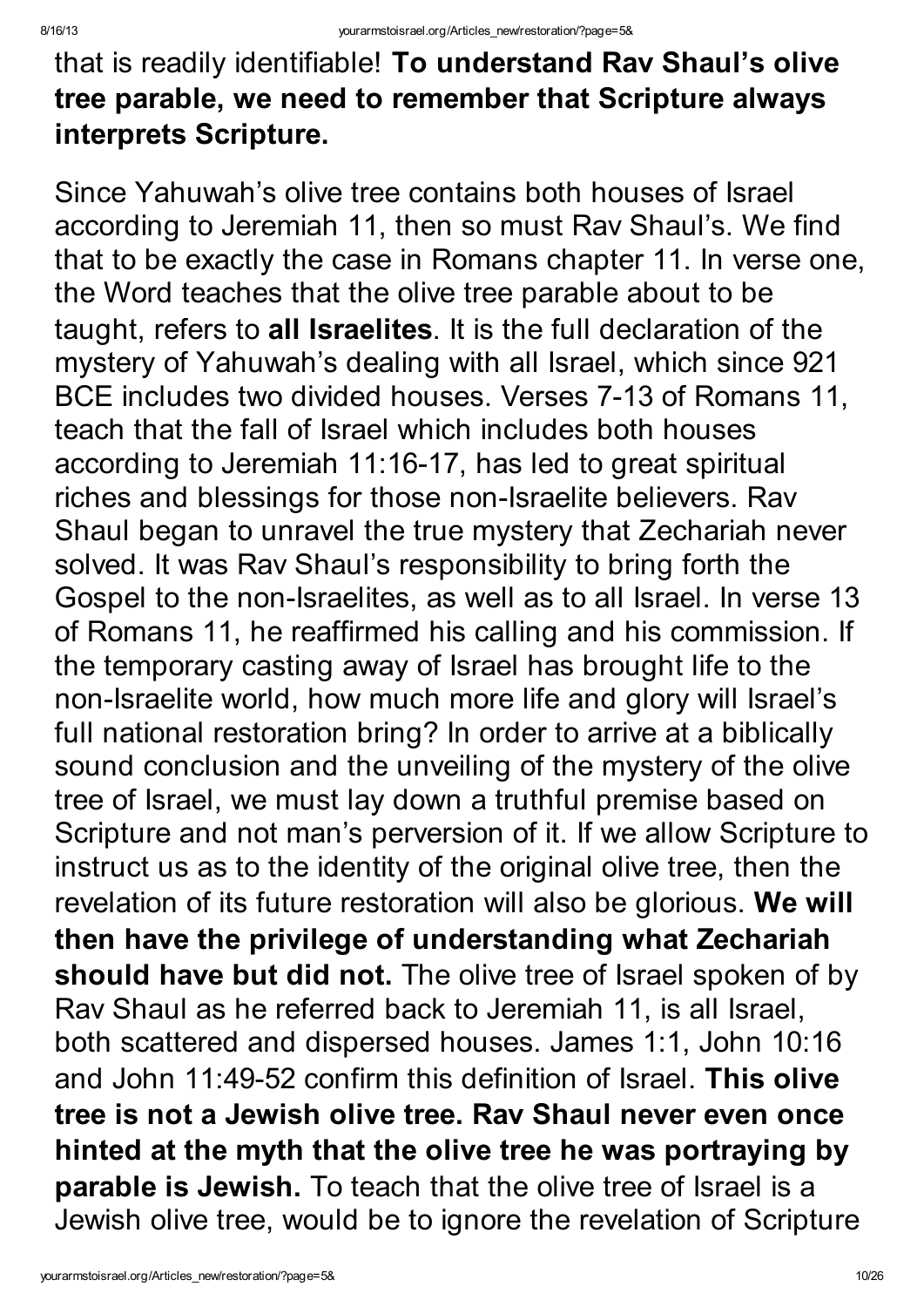as outlined by Jeremiah and Zechariah, even though Zechariah didn't understand the heavenly vision. Even the two cherubim hovering over the mercy seat in the tabernacle were made of olive tree wood, symbolizing the two fold witness of both houses of Israel in First Kings 6:23.

For two millennia, the falsehood that the olive tree of Romans chapter 11 is Jewish and that the branches that are grafted in are gentiles, is false, shortsighted, inaccurate and a classic case of isegesis in its worst form, causing millions to misinterpret Scripture!! While it may behoove both Christianity and Messianic Judaism to teach that this olive tree is a Jewish one, it does not benefit the growth of the Kingdom and neither does it allow us to finally and fully comprehend the mystery of the two olive trees of Zechariah chapter four. Christianity would love you and I to consider the olive tree in Romans 11 Jewish, so that they can prove that they are the New Israel, having replaced the old Israel (the Jews). This perversion of Yahuwah's olive tree lends itself to fuel the nefarious flames of church sponsored replacement theology. There is no such thing as a New Israel and neither is there any such thing as an old Israel. There is one Israel period! Since 921BCE this people has been made up of two different houses, with two different purposes on the earth!

Much of Messianic Judaism as well, benefits from the widespread proliferation of the false teaching that the olive tree is Jewish. This teaching supposedly proves that gentiles are lucky to even be grafted in. The attitude is that, even though you are grafted in as a gentile, you never will be a Jew like me! You will never be a natural branch, just a wild gentile branch who hangs on to MY TREE. This faulty understanding of the tree as a Jewish tree, lends itself to pride, arrogance and a false sense of superiority over those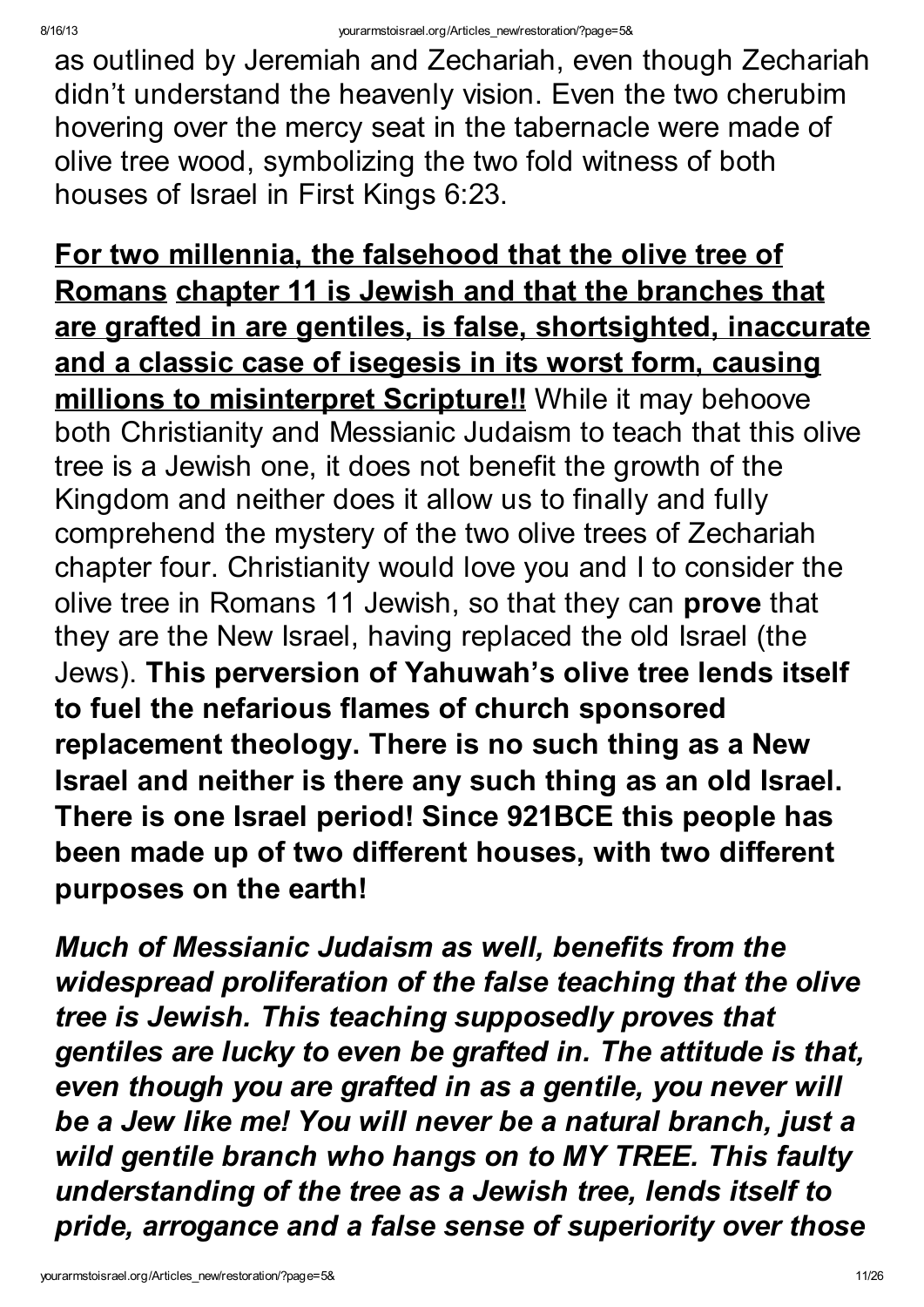who are just hanging out in "MY JEWISH TREE!" Scripture refers to this behavior as the vexation of brother Ephraim! This rejection of the two house divine revelation of the parable of Romans 11, is the error that has manifested itself in such abominations as associate memberships for non-Jewish believers, the condemnation of non-Jewish leadership in Messianic Jewish pulpits (I thought it was Yahshua's pulpit), as well as the withholding of the fullness of the Spirit and mitzvot of Torah from non-Jewish Israelites. Multitudes of non-Jewish believers from Ephraim who have begged to be allowed to celebrate all of Torah, not just the man made so called "Noachide Laws" , have been turned away from Torah and the corresponding blessings contained in it. This is the result of the myth that the olive tree is originally Jewish, as opposed to the truth that it is composed of both Jewish and non-Jewish Israelites!!

These aforementioned injustices are just the tip of the iceberg. Massive damage has resulted throughout most of the body of Messiah due in great part to dullness of heart regarding the true identity of Israel's olive tree. To falsely proclaim that non-Jewish believers are presently being grafted into a Jewish olive tree, intimates that they are something less than who they are in truth, which is a people who have been telling the world about the "The Root Of Israel" (Yahshua), for the last nineteen hundred years (\*Batya Wootten. Who Is Israel p. 145). Therefore, if we are indebted to the Jews for upholding and preserving Torah, we must be equally indebted to Ephraim/Israel, who has been faithfully proclaiming the gospel as well. We are indebted to all Israel. The Father did not use rabbinical traditional Judaism to preserve Israel's New Covenant, but has trusted Ephraim with that task. So we are indebted to both houses!!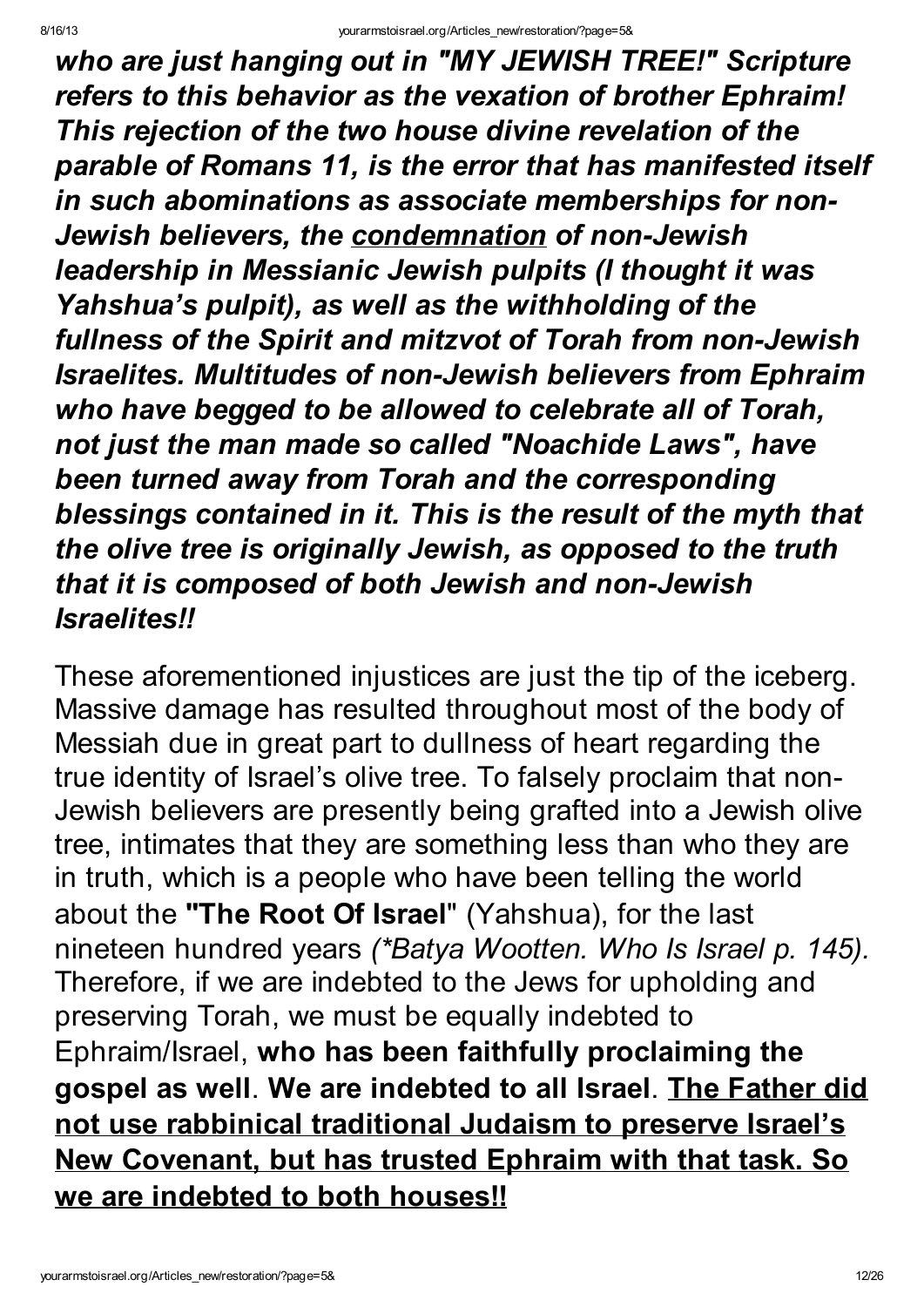The olive tree therefore, is all Israelites (Ephraim and Judah). The non-Israelites are Gerim (strangers) dwelling in Israel through Messiah Yahshua and they are the ones who have received a reprieve and a new life in the olive tree of Israel, because branches from both houses were cut off (Jeremiah 11:17), to make room for them! Yahuwah discovered evil in both houses and determined to cut off branches from both houses, with great tumult and fire. Verses 11-16 in Romans 11, talks about the glory of Israel's Elohim coming upon non-Israelites or true gentiles in the earth, because of the stumbling of both houses (Isaiah 8:14) and subsequently being broken off. Starting in verse 16 of Romans 11, Rav Shaul begins to unravel the mystery of the olive tree of Israel and Zechariah's chapter four dilemma, by stating that since the Root is holy then all the branches are holy. The rest of the chapter deals with Israel and not the nations!

The Root of the olive tree is Yahshua since according to Revelation 22:16, He is both the Root and the Offspring of David. The firstfruits are saved Israelites. In verse 17 of Romans 11, Rav Shaul calls the non-Jewish believers at Rome wild olive branches. Notice that gentiles or non-Israelites are not olive branches at all! Rather they are branches of a different tree all together. The believers at Rome were in fact the re-gathered lost sheep of the House of Israel a.k.a. Ephraim, whom Yahshua specifically stated that He came for in Matthew 15:24! Therefore Paul had no problem calling them wild or uncultivated olive branches. Despite their uncultivated status, their status as Israelite olive branches never changed. This is a paramount truth of Scripture. Regardless of where an Israelite lives, or what he or she believes, he or she is still an Israelite (traditional rabbinical Judaism teaches the same principal for traditional Jews). This wildness is seen in Ephraim throughout his history and is in fact the cause for his dispersion or the first Israelite holocaust in 721 BCE. These branches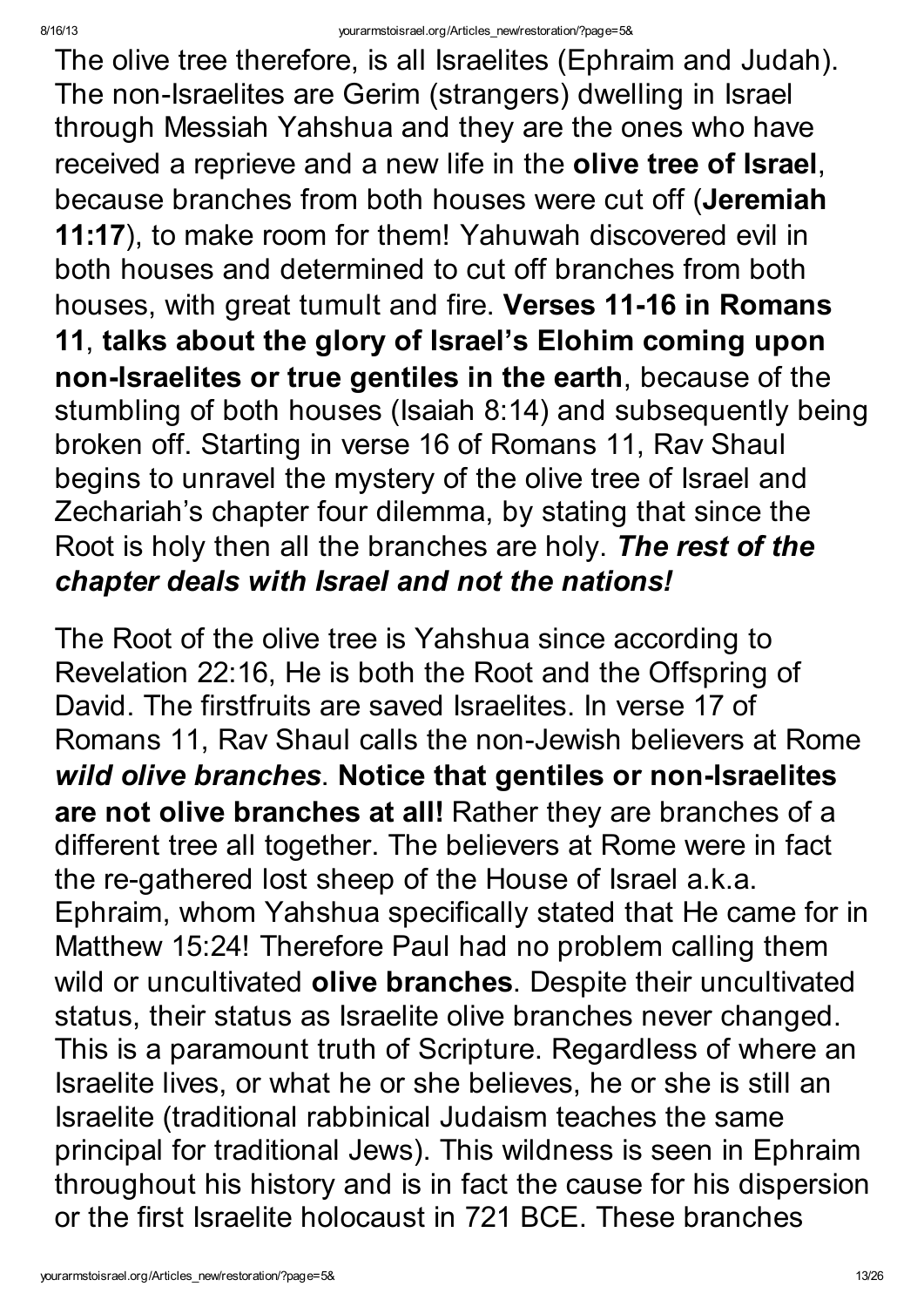were so wild and unruly that in 721 BCE, they were the first part of Israel to be broken off, just as Yahuwah declared through Jeremiah. In Jeremiah 2:18-21 this is further highlighted and verse 21 of Jeremiah 2 teaches that Ephraim who traveled on the Assyrian road, had degenerated from being an olive tree to a degenerate vine. The word in Hebrew for degenerate is nokri or "foreign" vine! They became foreigners amongst other foreigners. They became the latter day gentiles! In Hebrew today the term nokri literally means a Gentile. The olive tree of Ephraim had become so degenerate, that it took on the behaviors and features of the non-Israelite Gentile nations!

Now at long last, through Messiah Yahshua and His gospel, they are RETURNING TO THEIR OWN TREE FROM WHICH THEY HAD BEEN REMOVED, due to their wildness. Through this engrafting they are once again rejoining the Commonwealth Of Israel and are sharing once more in the Root (Yahshua), as well as the fatness (Torah, prophets, covenants of Israel). That is the truth my friends! These wild olive branches are returning to their own olive tree, planted by Father Yahuwah so long ago. They bring along with them their penchant for wildness, which gradually dissipates if they continue to drink and receive nourishment from the Root and the fatness. Any botanist will agree that one can only graft or engraft things of like kind, if one desires to avoid breeding a hybrid plant. If these wild olive branches really were non-Israelite or Gentile believers, they would never ever be refereed to as olive branches, since olive branches speak of Israelites. Notice carefully how they are not apple branches, pineapple branches, pumpkin branches, or any other sort of branch. They are wild Israelite branches returning to their own tree, since it is the set time of their re-gathering. The set time of the re-gathering of the House of Israel (Ephraim), is concurrent with the set time of Judah's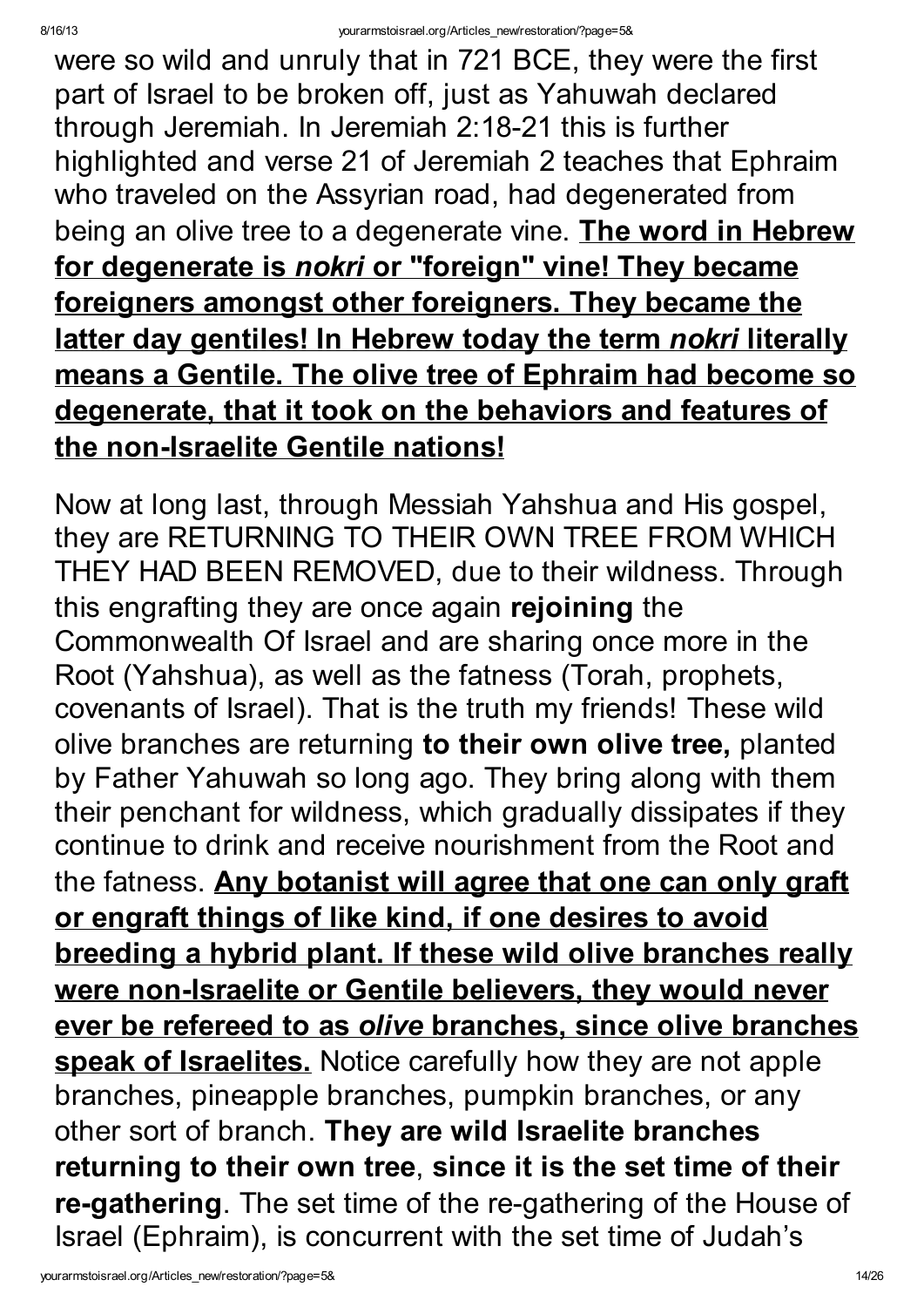global galut (dispersion) in 70AD. One house returns through Yahshua, all the while the other house is being dispersed in great part due to their rejection of Yahshua. In verse 18 of Romans 11, Rav Shaul warns returning Ephraim not to boast about their return to Zion and Judah's unbelieving branches being simultaneously broken off, since it is not Ephraim's own righteousness that has caused his re-grafting, rather it is the grace of Almighty Yahshua. He is the Root of all olive branches, that has led them to repentance. In verses 18-21 of Romans 11, Rav Shaul warned Ephraim/Israel to stay humble and not rejoice in arrogance, over the fact that calamity was happening to Judah. Ephraim/Israel should heed Obadiah's warning to Edom (Obadiah 1:12), as to how Yahuwah demands that Judah's brothers behave during times of Jewish/Israel's times of calamities! Unfortunately Ephraim has not heeded Rav Shaul's warning and has pompously asserted her replacement of Judah as Israel's only chosen son, during Judah's 2000 year old calamity of wandering. This boasting and arrogance was seen among the believers at Rome, even as early as 2000 years ago and it was so prevalent that Rav Shaul had to address it immediately. The wild olive branches were acting as if they supported the natural or cultivated branches, when the truth was and still is that the ROOT and the fatness of Israel, were supporting both the wild part of Israel, as well as the more cultured and more recognizable part of Israel. In verse 21 of Romans 11, we are taught that what was happening to Judah, could again happen to non-Jewish Israel, if they did not continue in true New Covenant faith. This warning is sounded in verse 22. There is no room for Ephraim's haughtiness in the day of Judah's calamity, since they were at one time recipients of Yahuwah's sharpness or severity even as Judah now is. The very fact that Yahuwah regrafted the wild olive branches back into their own tree, is a clear indication that when Jewish Israel comes into New Covenant faith, Yahuwah has promised and is willing to graft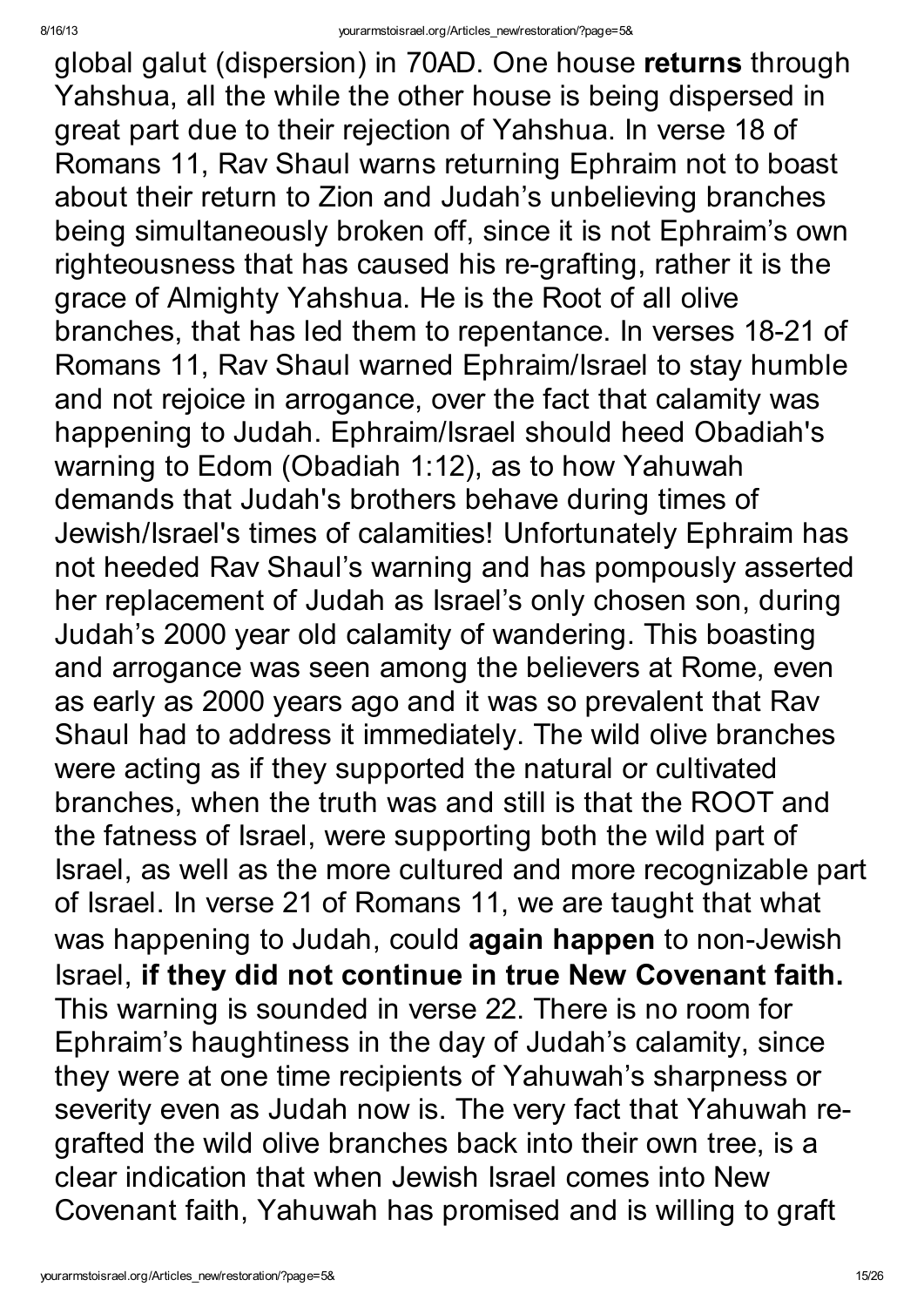them back in again. Ephraim's role in Judah's return to the olive tree is that of making Judah jealous, to want what Ephraim has (Romans 11:11). Ephraim is called to be the salt that makes Judah thirst, not the vehicle through which Judah experiences pain, torture and calamity!

Therefore there is absolutely no room for boasting. Branches are cut off when faith disappears and are re-grafted when faith reappears. This applies to individuals within both houses that made up David's Tabernacle before it fell. We see clearly from Romans 11, that Yahuwah is sovereign and He cuts off and regrafts all Israelites from and into their own tree, based on saving faith, not on one's own goodness, or genealogy, since there is none righteous, no not one (Psalms 14:1-4)!!

In this olive tree no one is better than anyone else! There are no associate memberships or second class citizens! The sole criteria used by the Father in determining either an abiding or a castoff status, is faith and faith alone. Whoever abides in faith abides in the olive tree that Yahuwah planted. Whoever abides not in faith, will be cut off from the olive tree that Yahuwah planted. The olive tree of His planting is not as is commonly and erroneously believed, JEW AND GENTILE!! RATHER THE OLIVE TREE IS EPHRAIM, JUDAH & NON-ISRAELITES (GENTILES).

Most Bible expositors stand in the same place as Zechariah the prophet and do not have a clue regarding the mystery of the olive tree. Even though the word of Elohim is full of references to these two witnesses for the Father, millions read these same Scriptures daily and are blind to the identity of the olive tree of Israel. The Ruach Hakodesh knew that this mystery was a riddle that man could not solve on his own. It is a problem today as it was 2000 years ago. Unless the Ruach Hakodesh (Holy Spirit) Himself, reveals the truth about the olive tree of Israel, it will remain a secret thing. According to Deuteronomy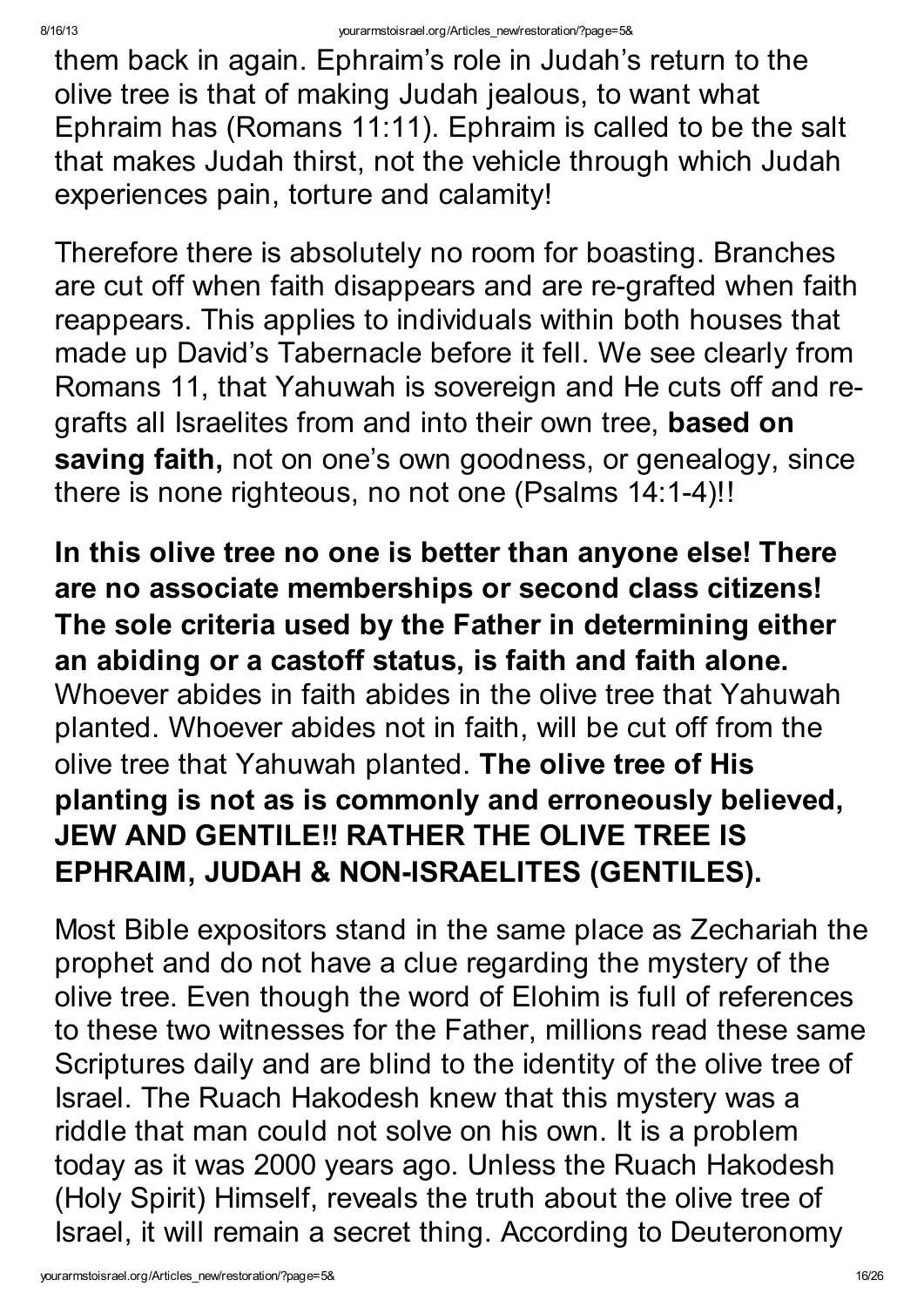29:29, the secret things belong to Yahuwah Almighty, but the things that are revealed, belong to us (Israel) and our children (the children of Israel) forever! Through the apostolic ministry of Rabbi Shaul, the mystery of the two olive trees is solved. In verse 24 of Romans 11, we see this truth elaborated upon even further. He talks of Ephraim as having been cut out of the part of the olive tree, which they made wild by their fallen nature in times past. Now through Yahshua they are being re-grafted into a cultivated olive tree. In other words they were in the olive tree and through their uncultivated lifestyles became wild and turned a part of the tree into a wild tree. Their dispersion in 721BCE allowed Yahuwah to clean the tree up with truth. Through Yahshua they are returning to the one tree, all the while Jewish Israel is leaving that same tree, ONLY TO RETURN BY FAITH IN MOSHIACH AT A LATER TIME. We see that happening today through the Messianic Jewish movement. Jews are returning to the one tree as well. When all is said and done, both Jewish Israel and non-Jewish Israel (Ephraim), will dwell and abide forever in the one tree, with non-Israelites added on as Gerim (strangers) in their midst. Neither Judah nor Ephraim are Gerim!! That is a major error found today in Messianism. Jews are treated as Israelites and Ephraimites are treated as Gerim (strangers or aliens) in our midst. Wrong! Dead Wrong!! Both Jews and Ephraimites who trust Yahshua, are Israelites and the true Gerim are those who are non-Israelites. The Torah honoring Messianic Nazarene Yisrael movement is the only one at the present time, who has these facts in a proper perspective. Therefore one can expect that the shekinah glory of Yahuwah that has rested upon those of Messianic Nazarene Yisrael, will continue to do so as we lead the way for the full and final restoration of Jeremiah's, Zechariah's and Rav Shaul's olive tree.

Romans 11:25 delivers to us one of the most fascinating truths,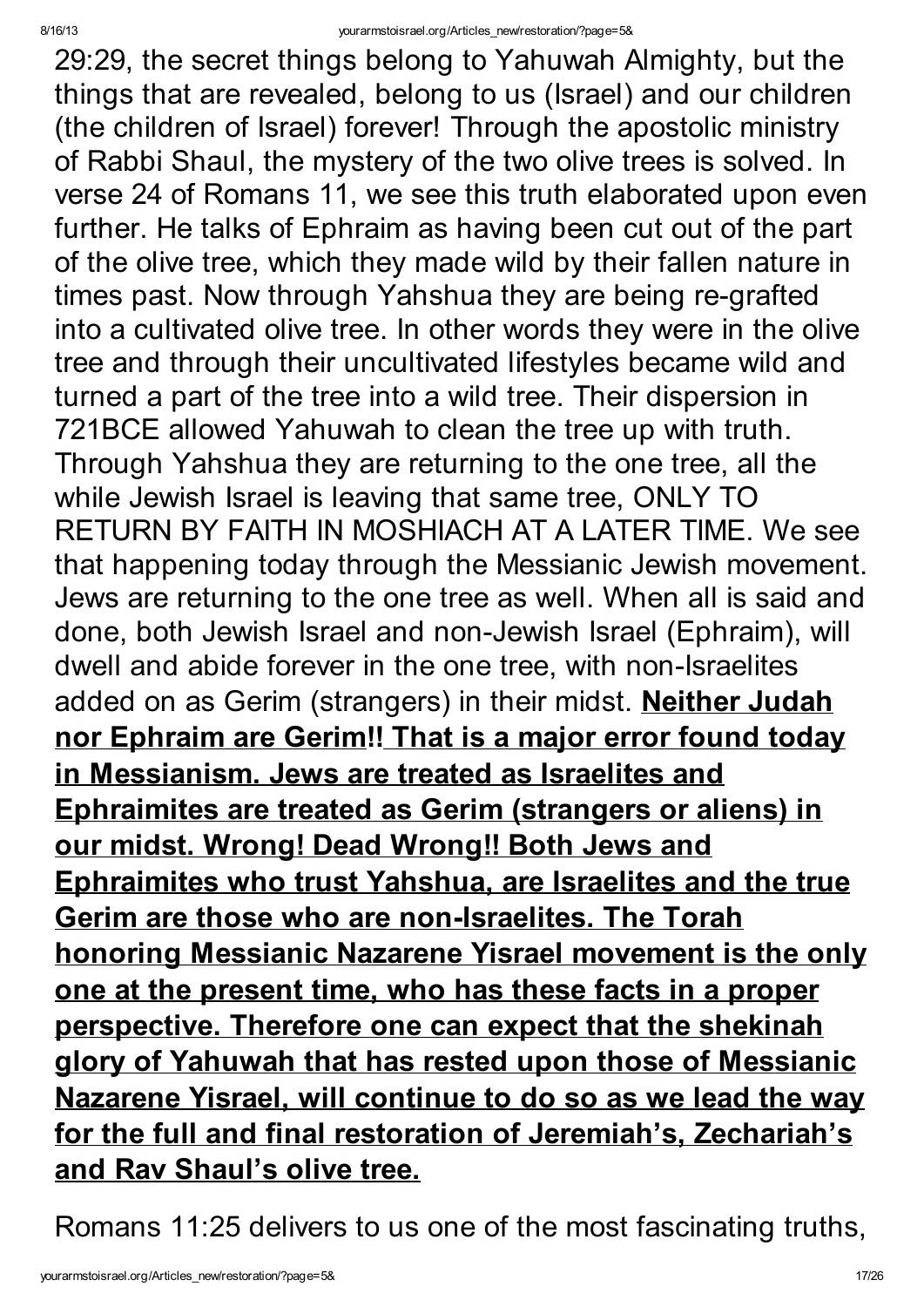that belongs to us and our children forever, if we allow it to change our hearts and minds. Paul addresses the ignorance over both the who is Israel question and on a smaller scale the who is the olive tree question. There is gross ignorance that he wishes to address. The ignorance of proper olive tree theology, was cankerous 2000 years ago. How much more widespread is it today? Ignorance over the identity of the olive tree and its hidden messages, causes the ignorant to become pompous and proud, in order to cover that self same ignorance by weird and ungodly misapplications of Romans 11. Rav Shaul wants to bring this tragedy to a close. He states that the mystery can be understood, once one realizes that **both Israelite nations** have stumbled and that both have been hardened to Yahuwah's ultimate truth. All of Israel is partially blind. That is what he refers to when he stated that a "hardening in part", or a "partial hardness", has come over and upon Israel. In light of the now understood identity of the olive tree as both houses and not as a Jewish tree, this partial hardening does not mean as is commonly taught, that SOME JEWS GET IT AND SOME JEWS JUST DON'T! It does not mean that some Jews see and some Jews don't!! If Romans 11:17-24 talks about Jeremiah's olive tree which is both Houses of Israel, then the Israel referred to in verse 25 of this same parable, must also refer to all Israel, not just Jewish Israel. This partial hardening simply means in its original context that all of Israel, is partially blind. All Israel is still in some state of blindness, despite their status as either wild or cultivated branches. This is in full accordance with Yahuwah's word through Isaiah the prophet in Isaiah 8:14, where all Israel would stumble over the One given to our people as The Sanctuary, or the Mishkan (Messiah) of Yahuwah. In John 2:19, Messiah Yahshua refers to Himself as The Sanctuary of Israel. Much of Jewish Israel is blind to the fact that Messiah has actually come and that the Father has an eternal Son (Proverbs 30:4), who is the eternal Word of Elohim made flesh.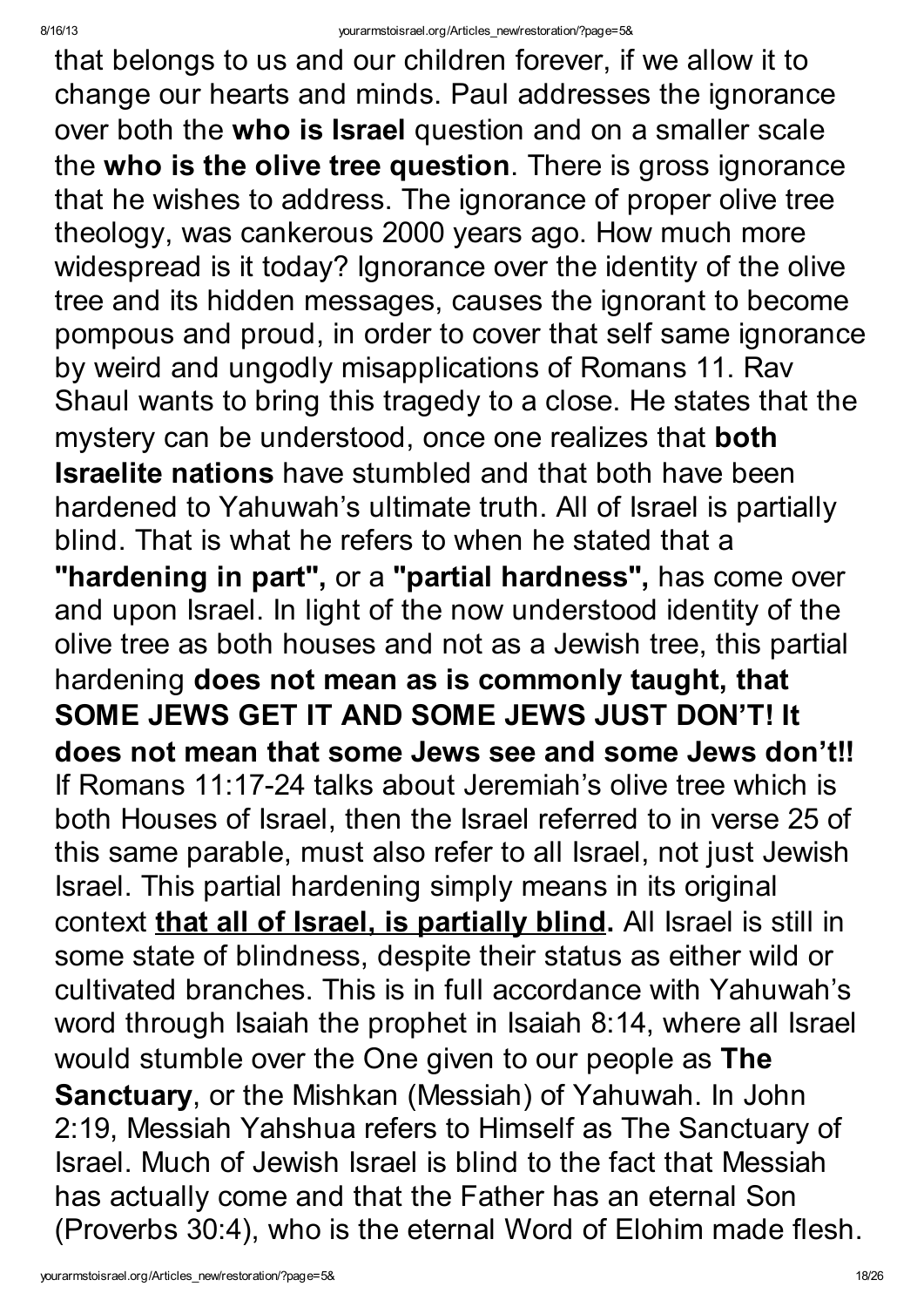They are blind to the fact that they have physical non-Jewish siblings. Jewish Israel continues to be hardened to the gospel in most instances.

Ephraim Israel or the House of Israel has been busy, for 2000 years proclaiming the gospel, but has been blind to his identity as THE OTHER HOUSE OF ISRAEL. This blindness has fragmented Ephraim further into over 5000 denominations and has been found him existing in scores of countries, because he does not understand, comprehend, or embrace his heritage as being a physical Israelite! Denominationalism at its most basic core, is a cheap substitute for the family of biblical Israel and is in essence an attempt by an individually redeemed, yet rootless and scattered nation, to discover and maintain some sort of corporate identity, as believers in Messiah!! Most of Ephraim/Israel remains blind not only to their identity, but to the blessings and eternality of Torah, the seventh day Shabbat and the Feasts of Yahuwah. He has been erroneously taught that he is a New Israel, with new holidays and new dietary freedoms, replacing Jewish Israel and their antiquated legalistic observance of Torah.

The blindness of Ephraim is the primary cause of the manmade creation of two separate entities called the church and Israel (the Jews). These two groups are diametrically opposed to each other in every which way, with no practical means of attaining common ground for biblical reconciliation, no matter how many ecumenical councils meet under a guise of brotherhood! Messianic Judaism also fuels the demonic fires of replacement theology which they rightfully abhor, by continuing to talk and promote some kind of reconciliation and restoration between the so called "church" and their version of all Israel (the Jews). The devil is slick! Instead of focusing in on the restoration of the family of New Covenant Israel, he has Messianic Judah looking for and investing in a restoration via amalgamation with a separate entity aligned to popery and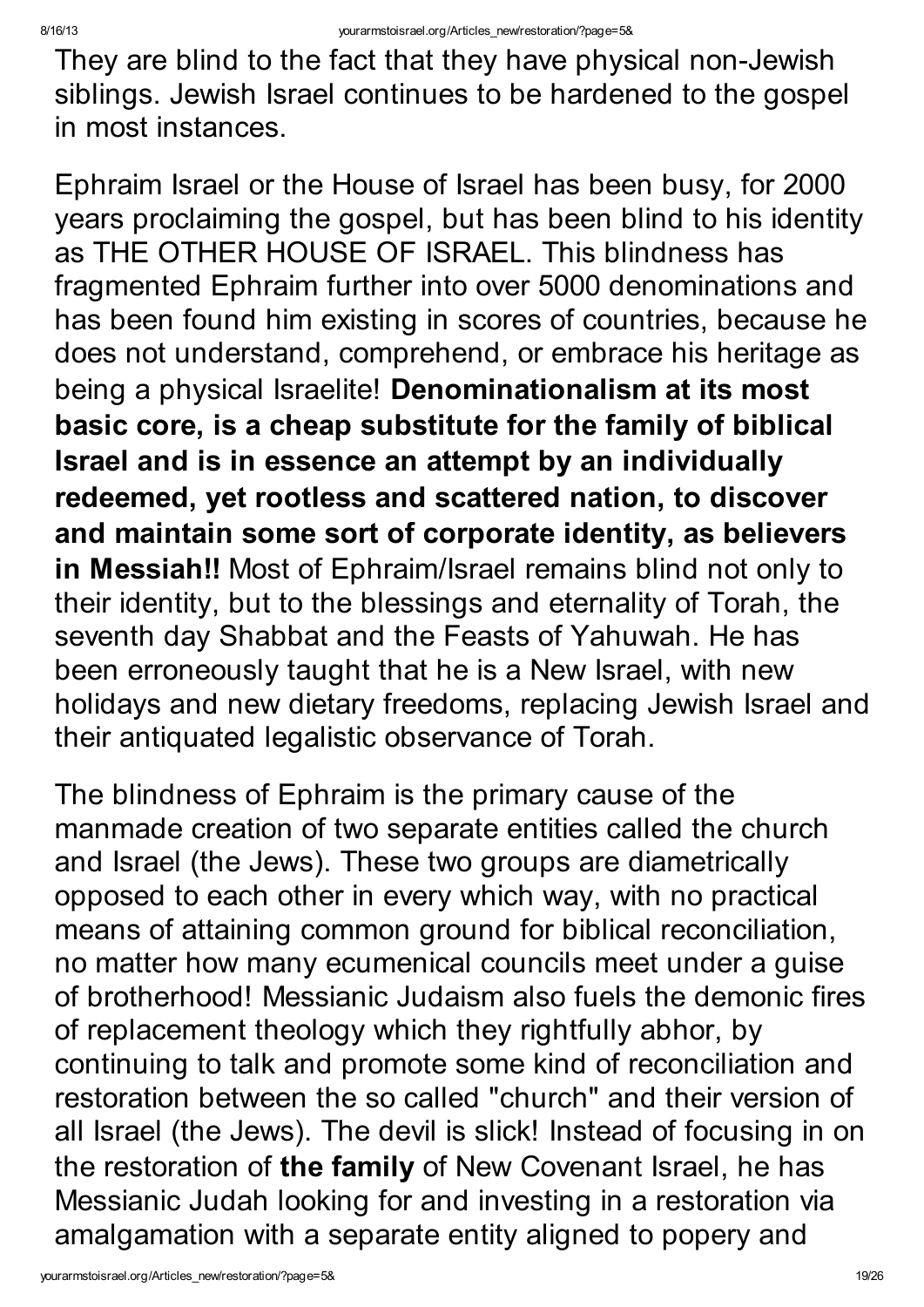antinomianism! Messianic Judah's blindness causes him to look for love in all the wrong places!!

Only when both houses let this blindness fall by the wayside, will we as a people and a set apart nation, be able to get along in love. Only then will both houses kiss Yahuwah's blessed Son and His blessed sacred Torah. This is exactly what Rav Shaul referred to, when talking about a partial hardening to all of olive tree Israel.

Towards the end of Romans 11:25, Rav Shaul promised that this partial blindness found in both houses of Israel will come to an end, when the "fullness of the gentiles comes in." The term "fullness of the gentiles, is erroneously taught in both Christian and Messianic Jewish circles as follows:

When the last Gentile (non-Israelite) gets saved, or when the last Gentile ordained to be saved finally comes into the Kingdom and gets saved, then Elohim will turn His attention back to the Jews. That is when He supposedly will pull them off the shelf and begin to deal with the Jews en mass. That is when all Israel (all Jews) will get saved (verse 26). (This fallacious reasoning is nothing more then dispensational pabulum, designed to have the "so called church" replace the Jewish people as the "new Israel." Nothing could be further from the truth!! YAHSHUA TAUGHT IN MATTHEW 7:13-14, THAT FEW WILL ENTER THE STRAIGHT AND NARROW GATE! THIS DECLARATION APPLIES TO THOSE FROM ALL NATIONS. Roman 11:5 talks about a remnant of Israel being saved!! Does that sound like all Jews coming to know Yahshua?)

These voices are of those who abide and are stuck in the spirit of stupor that blinded the mind of the prophet Zechariah, even though Zechariah should have known better. If we allow narrow minded religious thinking to interpret these verses for us, then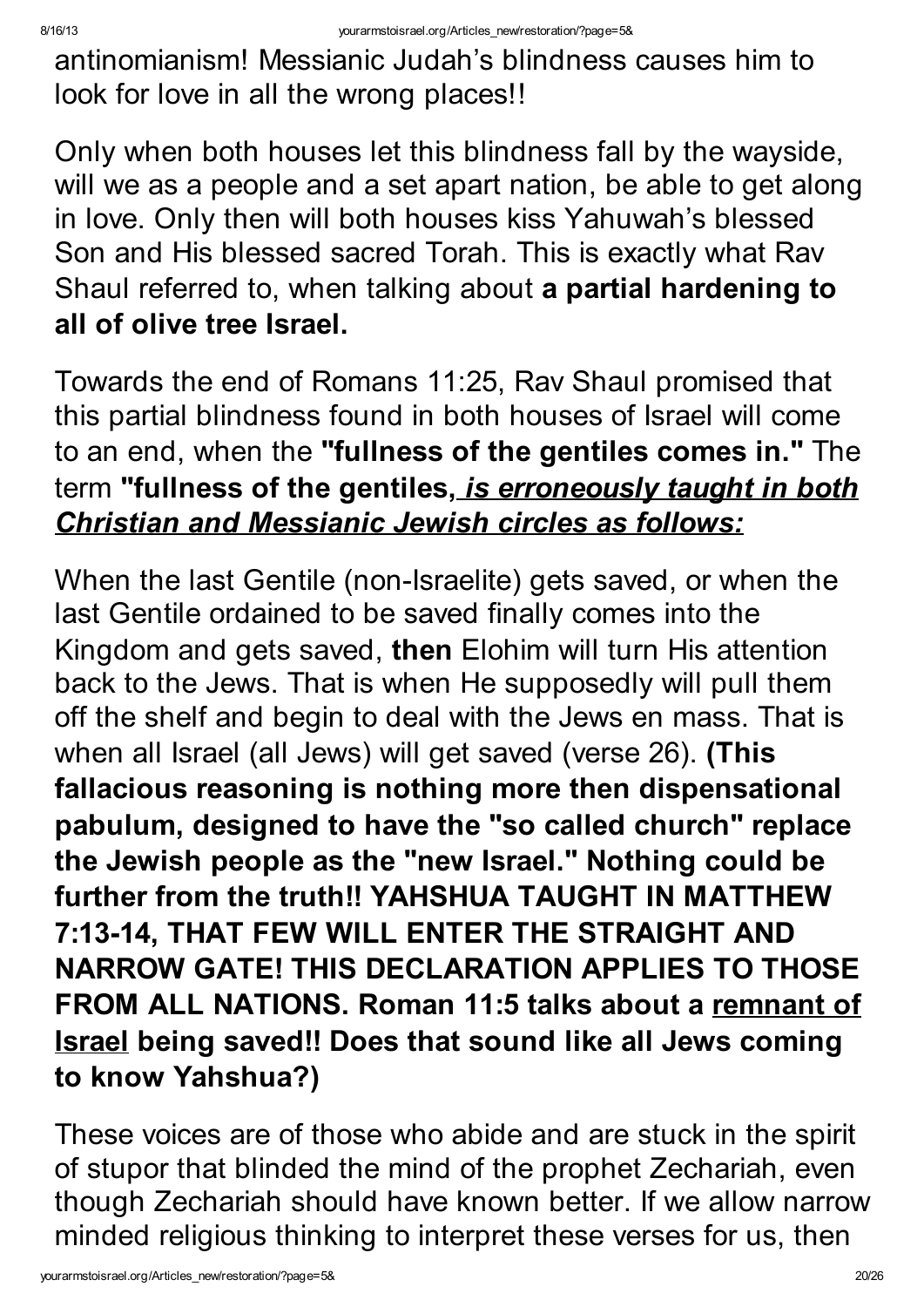we will arrive at the same veiled conclusions of Zechariah and many of our fathers in the faith. However, if we let Scripture interpret Scripture, we not only can steer clear of this error, but we can finally come into the understanding of Israel's olive tree that the Father Yahuwah wants us to have.

Since Jeremiah best explains the olive tree of Israel as it appears in Romans 11, we can look to Moses the author of Genesis, to further explain to us what "the fullness of the gentiles" actually means. We know from Romans 11:25 and 26 that ALL ISRAEL (EPHRAIM AND JUDAH), WILL EVENTUALLY BE SAVED, WHEN "THE FULLNESS OF THE GENTILES COMES IN." In Genesis 48:19C, the patriarch Israel (Jacob), layed his crossed over right hand on the head of his grandson Ephraim and prophesied "and his seed will become *melo hagoyim*", or a fullness of gentiles. Did you catch that? The zera-seed or sperm of Ephraim/Israel, will one day become a "fullness of gentiles" , or a "multitude of gentiles". If we allow Scripture to interpret Scripture, we can understand Rav Shaul's teaching! He taught us that when the "fullness of the gentiles", or all of the physical descendents of Ephraim/Israel, the latter day gentiles get saved, then all Israel will be safe and sound! It won't be all Jews eventually getting saved that will bring in the promise that "all Israel will be saved." Rather it is the full return of Ephraim, the "melo hagoyim", or the "fullness of the gentiles", that will trigger national salvation and Messianic restoration for both houses!! In this manner, or by this method, will the Father save all of Israel that is destined to be saved. The final restored olive tree is made up of Jewish believers and Ephraimite believers, who make up the end time "fullness of the gentiles", or those who have sprung forth from Ephraim's loins and have returned as the wild olive branches. In the end the final restored olive tree of Israel, will be an exact replica of the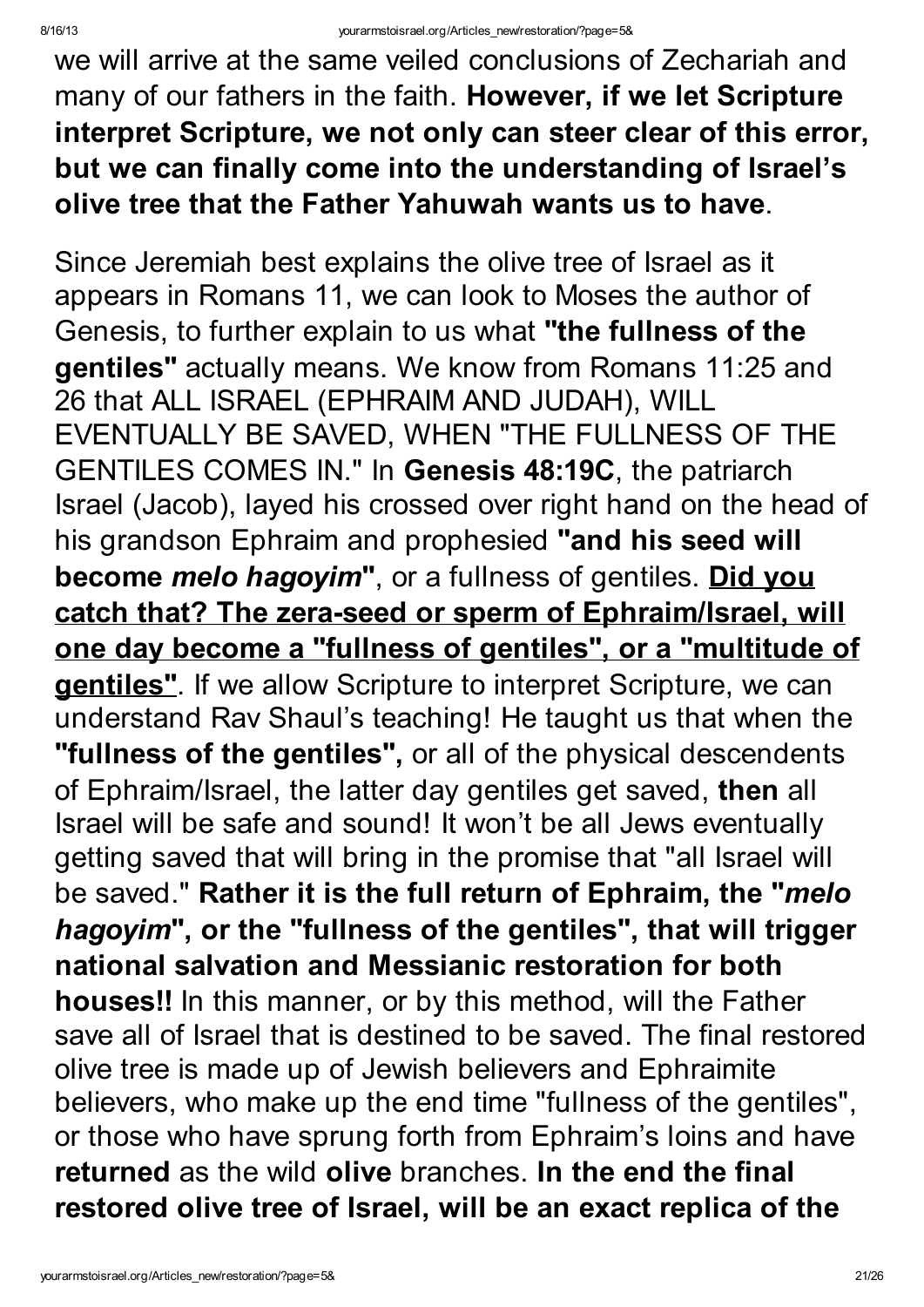### one our Father planted 3900 years ago.

This idea of returning Ephraim is confirmed in Acts:15:15- 19, where Yaakov (James) states that all the prophets agree that the Tabernacle Of David (restored twelve tribe Israel), will be rebuilt through a visitation upon the Gentile or non-Jewish nations. This visitation will rescue those from among the nations, that are RETURNING TO ELOHIM. The word turning to Elohim in Acts 15:19, is better translated **RETURNING to Elohim, which would confirm Rav Shaul's'** olive tree observations found in Romans 11. Both Rav Shaul and Yaakov came to the absolutely astounding conclusion, that the Tabernacle or House of David (twelve tribes of Israel) will be rebuilt, reconstructed and reconstituted, with the return of the latter day gentiles, or the "melo hagoyim." As the gospel is preached in all the world for a witness, we can be sure that Israel is being fully restored, as both unregenerate Jews get saved and as the sperm of Ephraim, the "fullness of the gentiles" return to their own olive tree. Yes they are a bit wild and uncultivated, but they are returning during these days of the restoration of all things (Acts 3:20-21).

What a revelation!! The rebuilding reconstruction and salvation of national Israel and the subsequent salvation of all Israel, will be via the restoration of both Jew and Ephraimite into Jeremiah's olive tree. A true and purified understanding of the olive tree of Israel can set many captives free from error, who have been in bondage to separate entity theology, as well as its unclean sister, replacement theology. When we understand conclusively from Scripture that Yahshua's bride is not another entity, but rather the restored olive tree, where both former olive trees or anointed ones are put back together into one nation of New Covenant Israel (along with some strangers amongst us), then the promised one new man or one new nation will be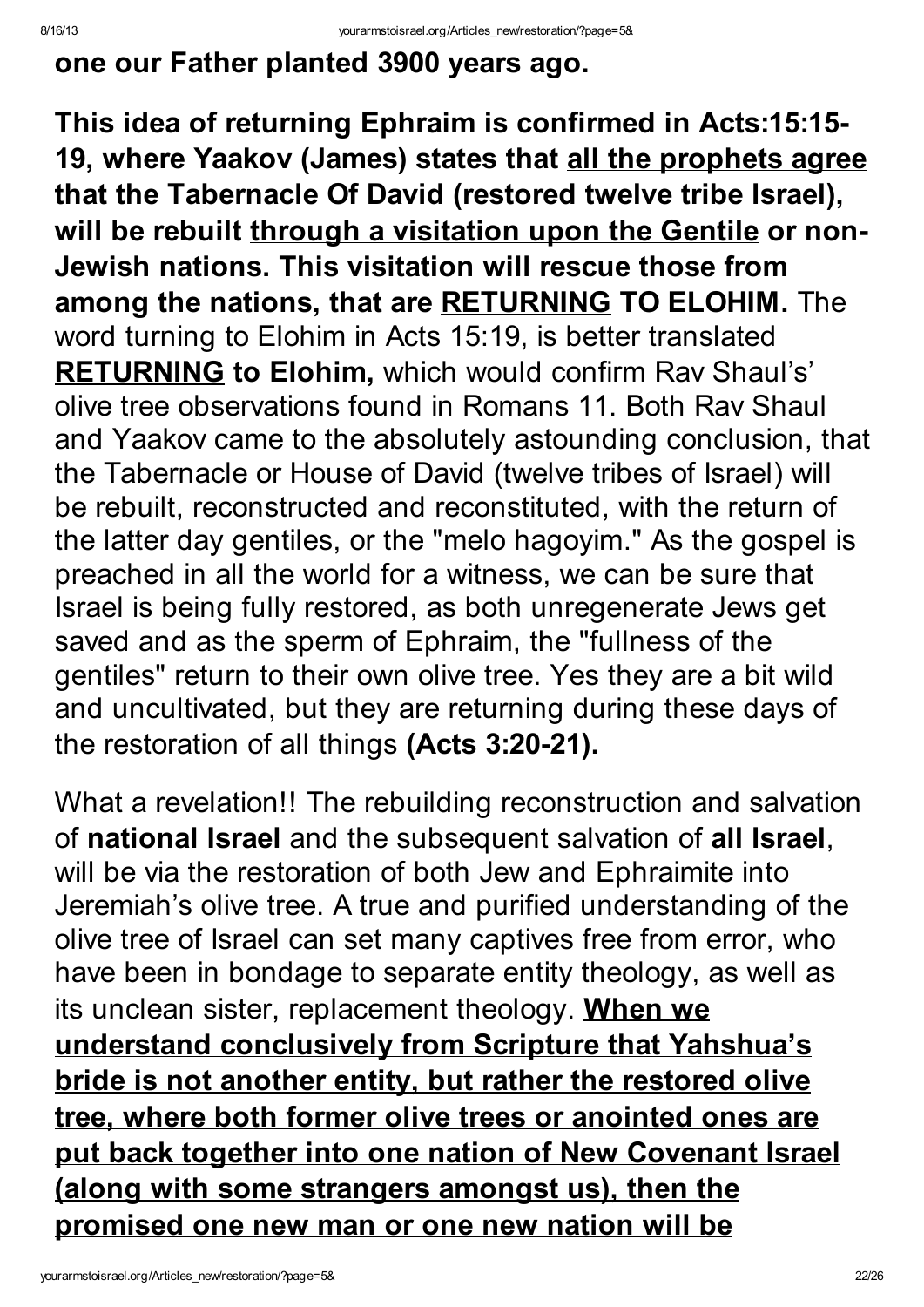# manifested to this lost world. Then and only then, will we have this secret revealed to us, for its end time safekeeping and proclamation.

In Ezekial 37, where Yahuwah speaks of the restoration of the Kingdom to Israel as both sticks of Judah and Ephraim coming together, the word for sticks is **eytzeem**. This word is the identical word that refers to the **evtzeem** or the former two olive trees (eytzeem) of Israel. Ezekial 37 then talks about these two anointed olive trees or eytzeem, becoming one in the Father's hand and restored to its original design as outlined in Jeremiah 11:16-17. It is He who planted it and it is He who has kept it. It is He who now is restoring these two trees or **eytzeem** as echad and as *mia* ("one" in Greek), in His hand. In light of the evidence of Ezekial 37 and Jeremiah 11, as well as the other prophets of Israel, it is mind boggling to contemplate the fact that Zechariah could not understand the two olive trees or two sticks. His ineptitude in this area gives new meaning to the term "he can't even read (understand) his own writing."

In Revelation Chapter 11, Yochanan (John), writing under the inspiration of the Ruach, makes reference to the same two olive trees in verse 4. John calls the two olive trees the two witnesses of Yahuwah. Who will prophecy restoration and the coming of the kingdom to all Israel during the great and dreadful Day of Yahuwah? The two olive tree witnesses, who are Judah and Ephraim as we have learned. Notice how this fact is confirmed on an even deeper level than before. Verse 4 states that the two olive tree witnesses (Ephraim and Judah), are the same as or equivalent to two lampstands that stand before the Father. If we let Scripture interpret Scripture, then these two lampstands or these two menorahs, are two assemblies or two houses of peoples. In Revelation 1:20 we read that the seven menorahs are seven assemblies. In Revelation, if a menorah is equivalent to an assembly of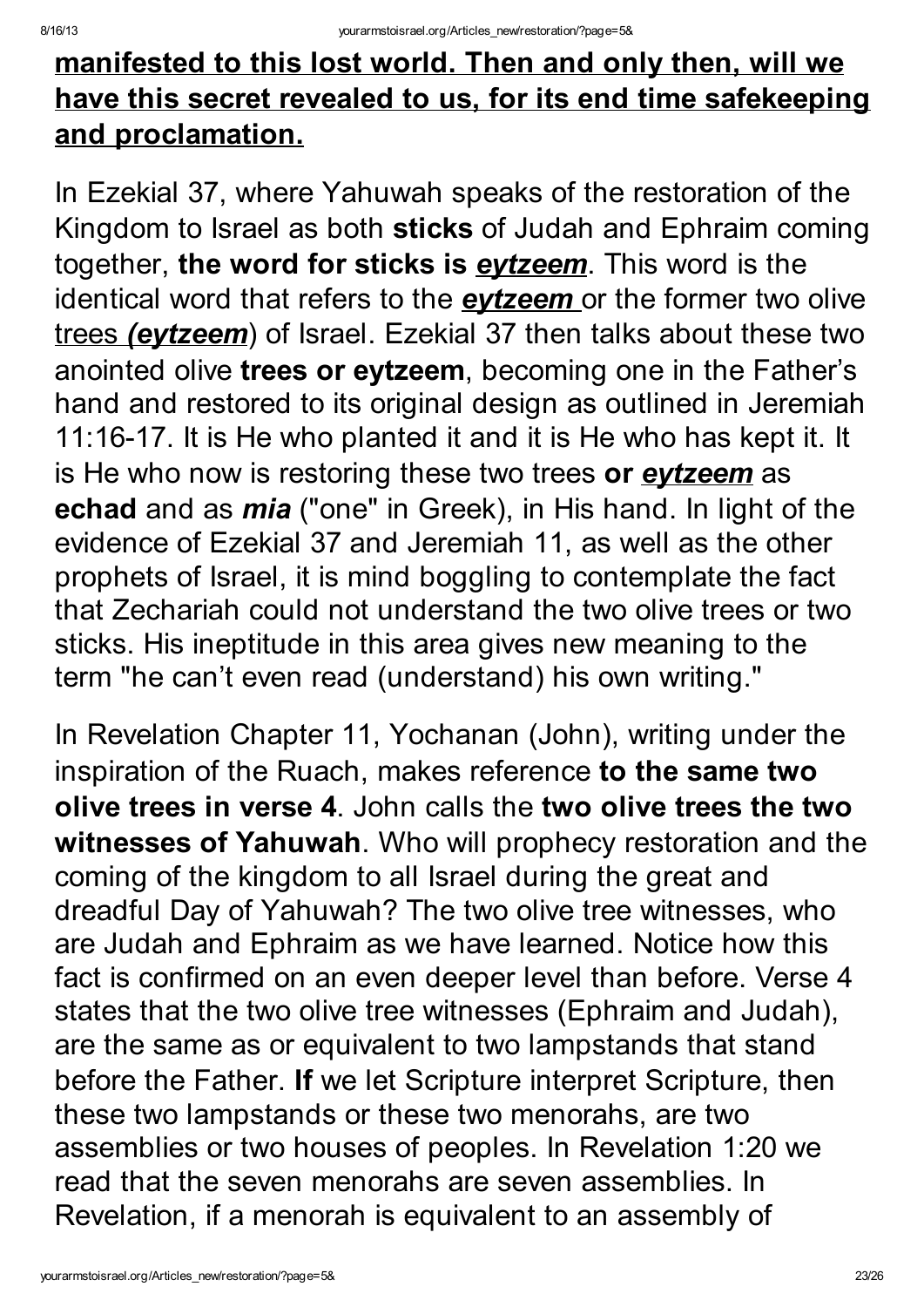believers and if seven menorahs equals seven congregations, then two menorahs or two lampstands, would represent two assemblies of peoples.

These are the two witnesses Zechariah saw but didn't understand. These two houses or assemblies of redeemed Israelites, each will contribute one individual leader, who then will become known as the two individual witnesses **OF** ISRAEL. John and Elijah are the probable representatives of the two houses, since John was a Jewish/Levite and Elijah was from the north or from the House of Israel and ministered to the king of Israel (Ahab), in the capital of Ephraim, known as Samaria.

#### See

[http://yourarmstoisrael.org/Articles\\_new/notes/Yochanan\\_beloved.php](http://yourarmstoisrael.org/Articles_new/notes/Yochanan_beloved.php)

#### $\mathcal{R}_{\mathcal{L}}$

[http://yourarmstoisrael.org/Articles\\_new/notes/enoch\\_witness.php](http://yourarmstoisrael.org/Articles_new/notes/enoch_witness.php)

These two individuals lead the two olive branch assemblies against Israel's traditional enemies (Isaiah 11:13-14), including anti-Messiah (Rev. 16:16), until the ultimate reinforcement arrives in the person of Messiah Yahshua our Master. Our Father through John the revelator, confirms the meaning of the two olive trees and its twofold witness in the earth. Judah screams that Yahuwah has a Torah that is life changing and eternal, while Ephraim screams that the same Yahuwah already has sent His Son to die on Golgotha for mankind's sins, committed via Torah violation. A two-fold, anointed witness in the earth, representing the full council of Yahuwah. Jeremiah calls these two houses of olive tree Israel, the two chosen families or peoples (Jeremiah Chapter 33:24).

Is it not fascinating that each of the Father's two witnesses has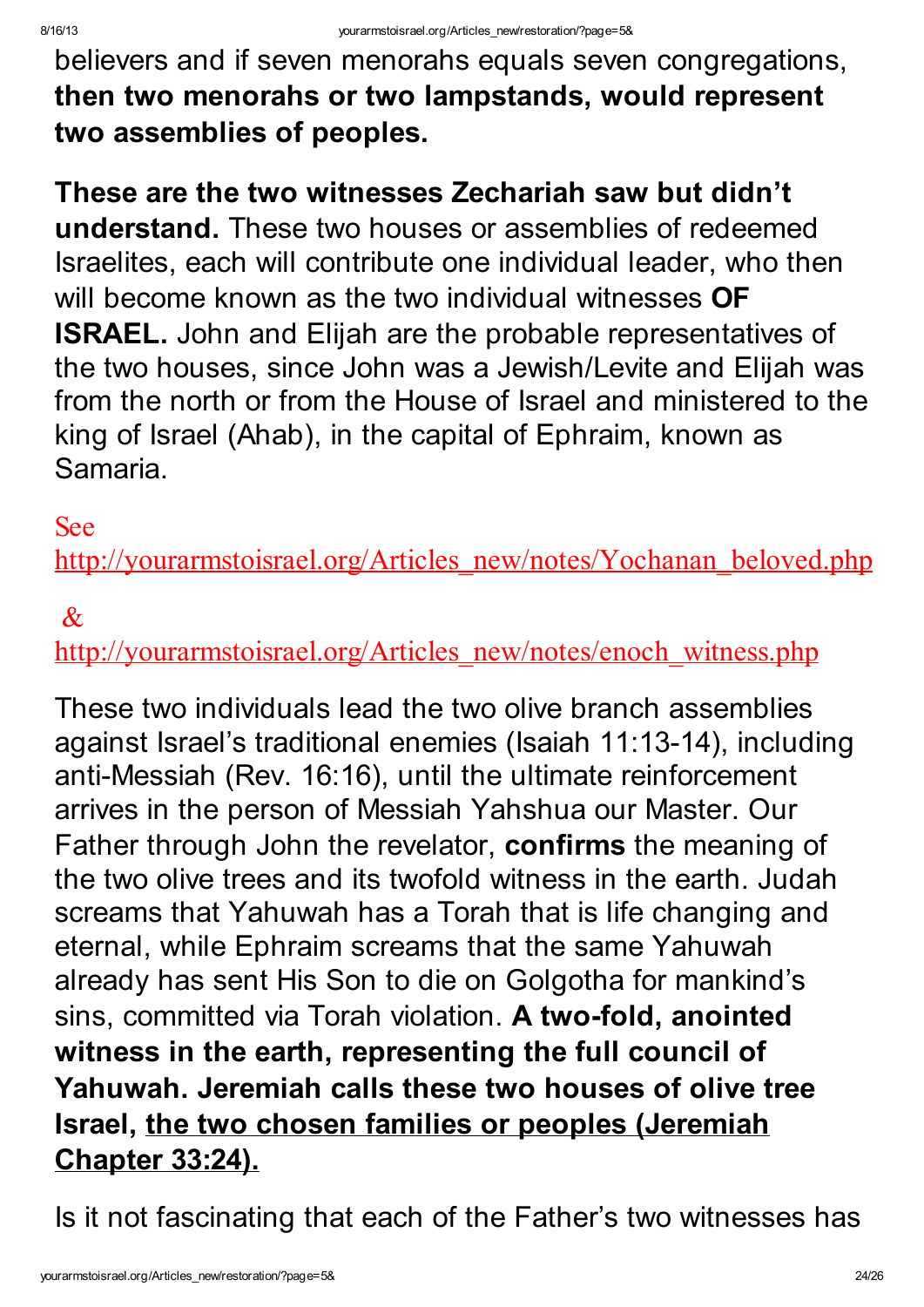been given the task of preserving one of Israel's two major covenants? The first part of Scripture the Tanach, has been entrusted to Judah. The second part or the Renewed Covenant, has been entrusted to Ephraim. Thus the two witnesses are upholding Yahuwah's words in two books. As the two houses of Israel come together, branch by branch and piece by piece, we jointly declare to the whole world both the balance and continuity of Scripture from Genesis to Revelation.

Finally to understand who Yahshua was dying for (Matt.15:24), we need only look at the place where His blood started to flow, in the Garden Of Gethsemane. The place or garden of the olive press. The weight of the sin of both houses of Israel, were on His shoulders. Therefore the Father ordained that His Son's blood begin to flow in the garden of the olive press, since the sins of both olive tree houses, were pressing down upon His heart. As Isaiah said in Isaiah 53, He was wounded and stricken for our (Israel's) transgressions. For the sins of my people was he stricken. Despite the reality that the Father was crushing Yahshua for the sins and evil deeds of both houses of the olive tree, the two houses have remained in partial hardening and slumber. He took Peter, James and John with him privately to pray. They became a type of Ephraim, Judah and non-Israelites, which make up the Commonwealth of Israel. While in great agony He found all three asleep, as their Master was carrying the weight of mankind's salvation and Israel's national restoration on His shoulders. The picture of the three sleeping talmidim is a picture or a type of the condition of mankind today. Judah, Ephraim and true non-Israelites, all asleep in Zion, all the while Yahshua is rebuilding the Tabernacle of David. One camp builds Roman style churches, the other builds Babylonian patterned synagogues and all the while the Master architect rebuilds David's fallen nation. Truly His ways are higher and more glorious than our finite minds can imagine! All